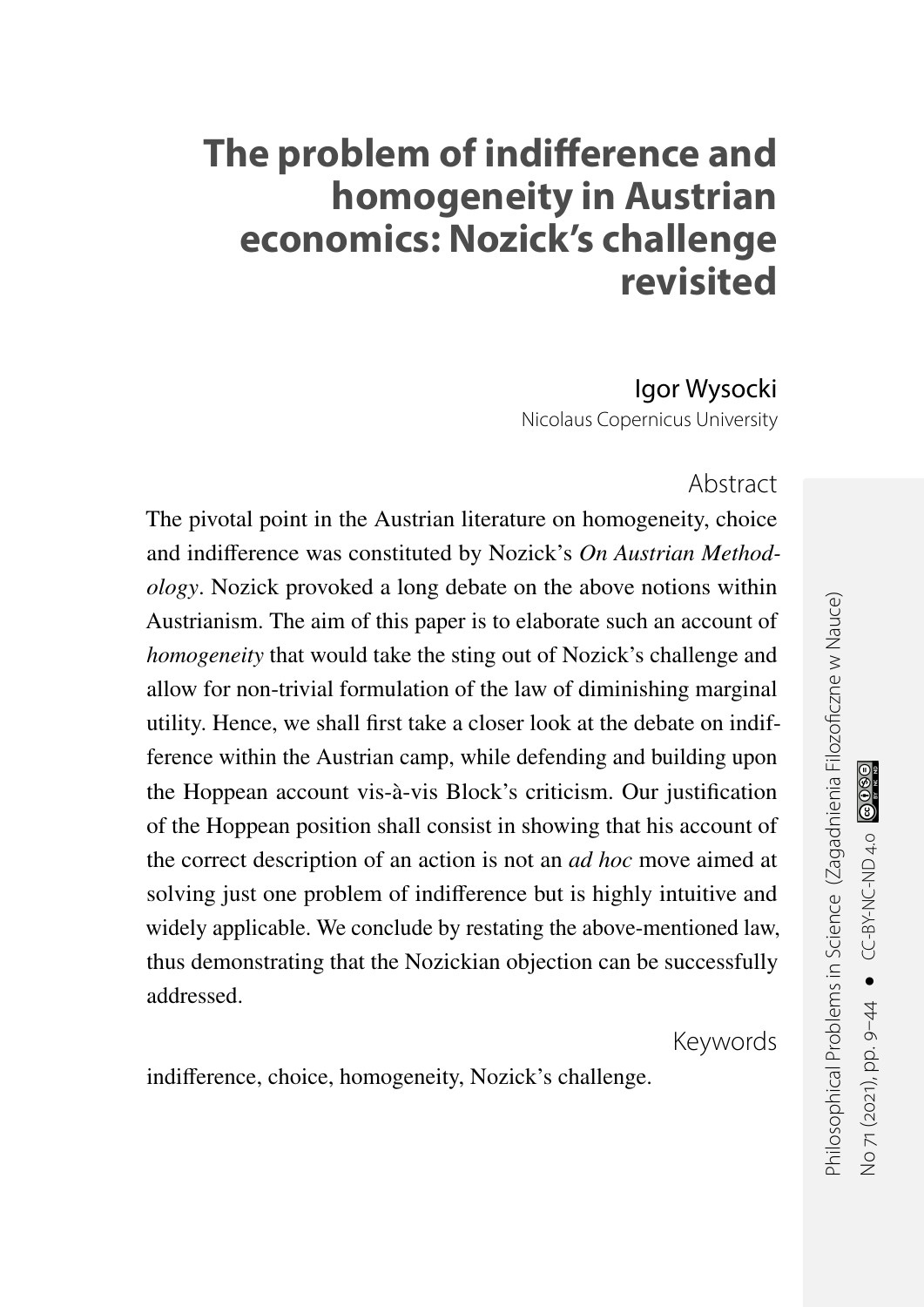## **1. Introduction**

 $\prod$ n 1977, Nozick wrote his seminal paper *On Austrian Methodology* (Nozick, [1977\)](#page-35-0) thereby levelling a challenge at the entire Austrian n 1977, Nozick wrote his seminal paper *On Austrian Methodology* school of economics. Nozick's critique pertained to all sorts of claims Austrians made, ranging from acting on strict preference vs weak preference, through the doctrine of sunk cost and Austrian avowed apriorism, to their theory of time preference. However, it was Nozick's claim<sup>[1](#page-1-0)</sup> that, logically speaking, Austrian's formulation of the law of diminishing marginal utility must rely on the notion of indifference that stirred a long-lasting and still inconclusive debate on the role of the said concept in Austrian economics. This indictment by Nozick [\(1977,](#page-35-0) pp. 370–371) is so important for the entire Austrian edifice<sup>[2](#page-1-1)</sup> that it merits being quoted in full:

Indeed, the Austrian theorists need the notion of indifference to explain and mark off the notion of a commodity, and of a unit of a commodity. If everyone or one person prefers one homogenous batch of stuff to another homogenous batch of the same shape of the same stuff (perhaps they like to choose the left-hand one, or the one mined first), these are not the same commodity. They will have different prices. Particular things  $x$  and  $y$  will be the same commodity (belong to the same commodity class) only if all persons are indifferent between  $x$  and  $y$ . Without the notion of indifference, and, hence, of an equivalence class of things, we cannot have the notion of a commodity, or of a unit of a commodity; without the notion of a unit ('an interchangeable unit') of a commodity, we have no way to state the law of (diminishing) marginal utility.

<span id="page-1-0"></span><sup>&</sup>lt;sup>1</sup> This claim was even dubbed as Nozick's challenge by Hudik [\(2011\)](#page-35-1).

<span id="page-1-1"></span> $2$  As we are about to see, it is the very formulation of the law of diminishing marginal utility and the universal law of time preference that logically depends on the notion of indifference.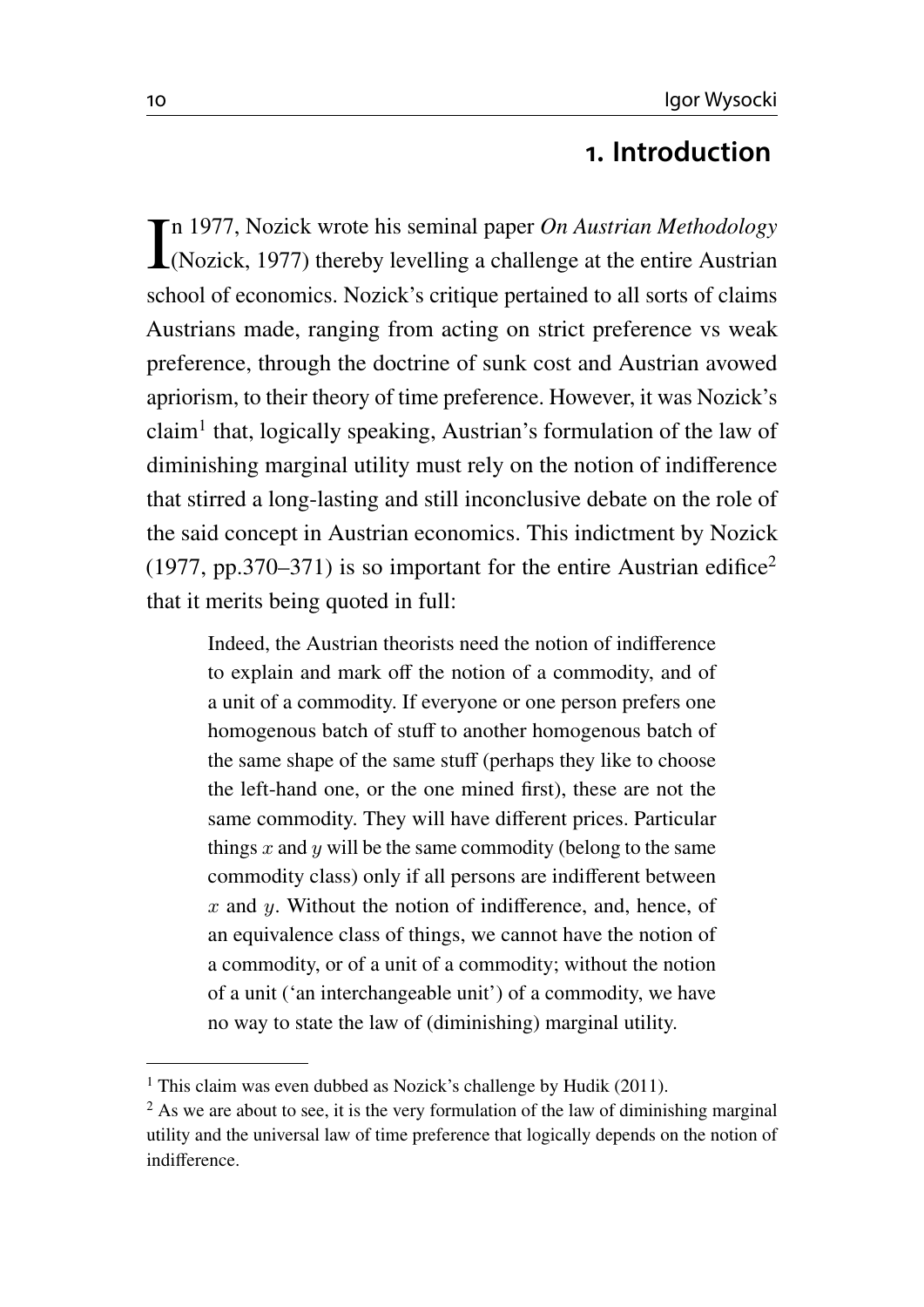Nozick's view is that the statement of the law of diminishing marginal utility presupposes the employment of the notion of indifference (or the one of the same commodity<sup>[3](#page-2-0)</sup>). Therefore, it seems that homogeneity of economic goods is no mere epiphenomenon playing no role in praxeology as such. Quite the contrary, the notion of indifference is purportedly *essential* for understanding the logic of human action. To appreciate the disagreement between Nozick and Austrians, it would suffice to realize that the Austrian dogma—adhered to by some of its most prominent figures, e.g. Rothbard and Block themselves—was that indifference is praxeologically irrelevant, and as such it cannot make any difference to human action. Or, in other words, man does not act on indifference. More specifically, Austrians of orthodox persuasion (Rothbard and  $Block<sup>4</sup>$  $Block<sup>4</sup>$  $Block<sup>4</sup>$ ) relegate indifference to the realm of mere psychology. Those insights were most tellingly captured by Rothbard [\(2011,](#page-35-2) p.304) in the following passage: "Indifference can never be demonstrated by action. Quite the contrary. Every action necessarily signifies a *choice*, and every choice signifies a definite preference. Action specifically implies the *contrary* of indifference. The indifference concept is a particularly unfortunate example of the psychologizing error." It is also Hoppe [\(2005\)](#page-35-3) that wants to banish the concept of indifference out of the realm of human action. And it is precisely this relation of logical equivalence between indifference and no choice that constitutes the crux of the Hoppean [\(2005\)](#page-35-3) solution. To put his point in still different terms, suppose we take a set of various economic means and the equivalence relation (that of indifference) on this set. The relation of indifference would divide our original set into mutually disjunctive equivalence classes, which means that all the units in each class are the units between which the economic actor

<span id="page-2-0"></span><sup>&</sup>lt;sup>3</sup> The relation between the two is to be probed later.

<span id="page-2-1"></span><sup>4</sup> Block [\(1999,](#page-34-0) pp.22–24) conceives of indifference as "vague, psychological category".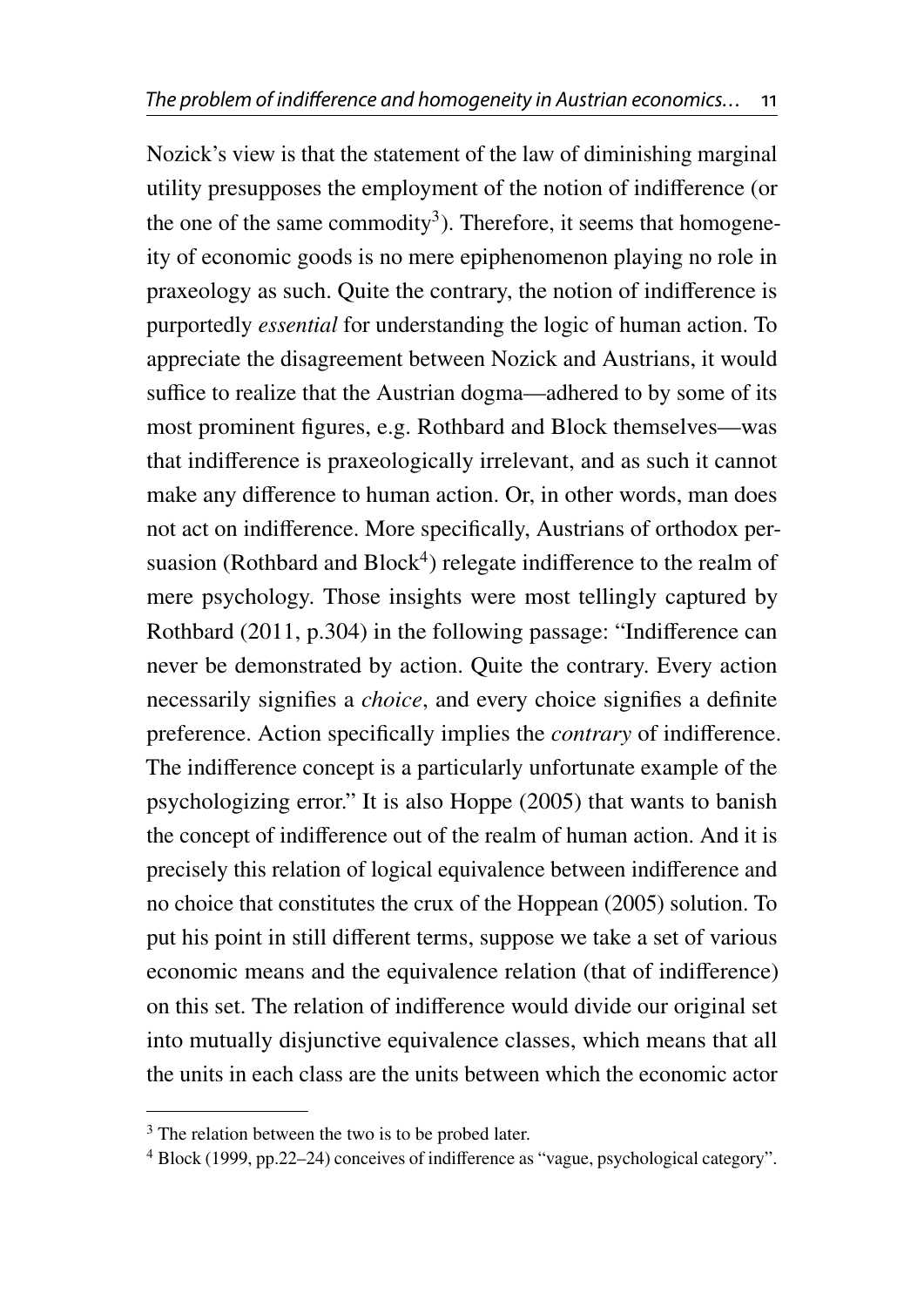is indifferent. This in turn would mean that the actor cannot choose between the units within those equivalence classes. Conversely, if he can choose between any two units, these units must belong to distinct equivalence classes. Incidentally, we will revisit the original Hoppean solution when defending his account vis-à-vis Block's criticism in the forthcoming part of the present paper.

However, let us not precipitate things at that introductory stage. Instead, let us conclude the present section by setting the agenda for what is to follow. The present paper proceeds in this manner: section 2 takes the task of elucidating such critical concepts as *indi*ff*erence*, *homogeneity* and *same good*, with the relations between them being heeded too. Section 3 is dedicated to the detailed analysis of Nozick's challenge concerning the alleged necessity of the adoption of the concept of indifference within Austrianism. The burden of section 4 is to show the inadequacies of Block's attempt to deal with Nozick's problem. Section 5 tries to show the superiority of the Hoppean account of choice and indifference over Block's, while at the same time dispelling a possible objection to the effect that the Hoppean solution is simply an ad hoc conceptual move designed to obviate one particular problem. Section 6 tries to extend Hoppe's conceptual framework in order to reformulate the law of diminishing marginal utility in a way that apparently obviates Nozick's challenge. Section 7 concludes the paper.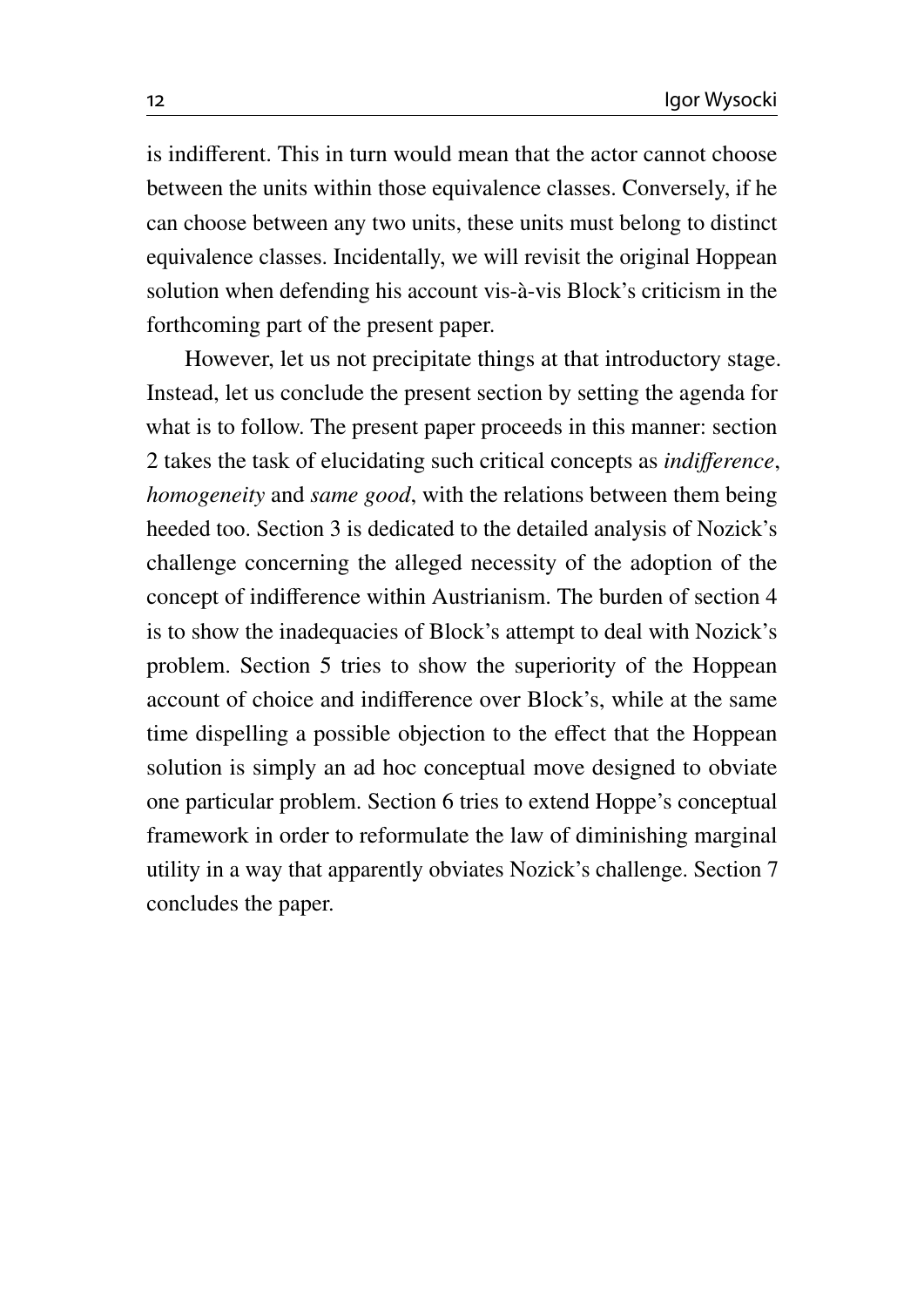## **2. Mapping the conceptual terrain**

Before we move on to analyze the Nozick's challenge and to subsequently revisit the debate on indifference, as it unfolded within the Austrian camp, we need to clarify some critical concepts and straighten out possible misconceptions.

First and foremost, there is a subtle terminological distinction that needs elucidating. So far, we have been using the words *indi*ff*erence*, *homogeneity* or *same commodity* (or *same good* for that matter) in a rather cavalier fashion and the inquisitive reader might wonder whether we treat them synonymously or there are possibly some more interesting relations between them. First, let us note that Austrians, as pretty much all economists, are concerned not with things (or physical objects) as such but with economic goods and the latter are only in the eye of a beholder. The relation between things (the ones being able to satisfy potential human needs) and economic goods is that of inclusion. In other words, all economic goods are physical objects but not vice versa. What it takes then for a physical object to count as an economic good is that it must be valued positively; or, it must be *believed*[5](#page-4-0) to

<span id="page-4-0"></span><sup>5</sup> This very caveat related to the actor's *beliefs* is of utmost importance here. It is because we maintain that Austrians, with their commitment to radical subjectivism, ought to reject the Mengerian [\(2007,](#page-35-4) p.52) contention that a thing can be ranked as a good only when it has "such properties as render the thing capable of being brought into a causal connection with the satisfaction of this need." This is too strong a requirement. If I deal with some units that I believe (even if falsely) satisfy the same list of ends, I would be inclined to price them identically. Moreover, I would believe that giving up one unit of this apparent supply would mean the resignation from the satisfaction of the least pressing need they are all believed to satisfy. Therefore, I should not have any preference for giving up any particular (marginal) unit over any other. We contend that these implications are sufficient to find such units the ones of the same good. Incidentally, this radical subjectivism reflected in conceiving of things as means, that is in the contention that the sufficient condition for a thing to become a means is that the economic actor *must merely believe* that it can serve his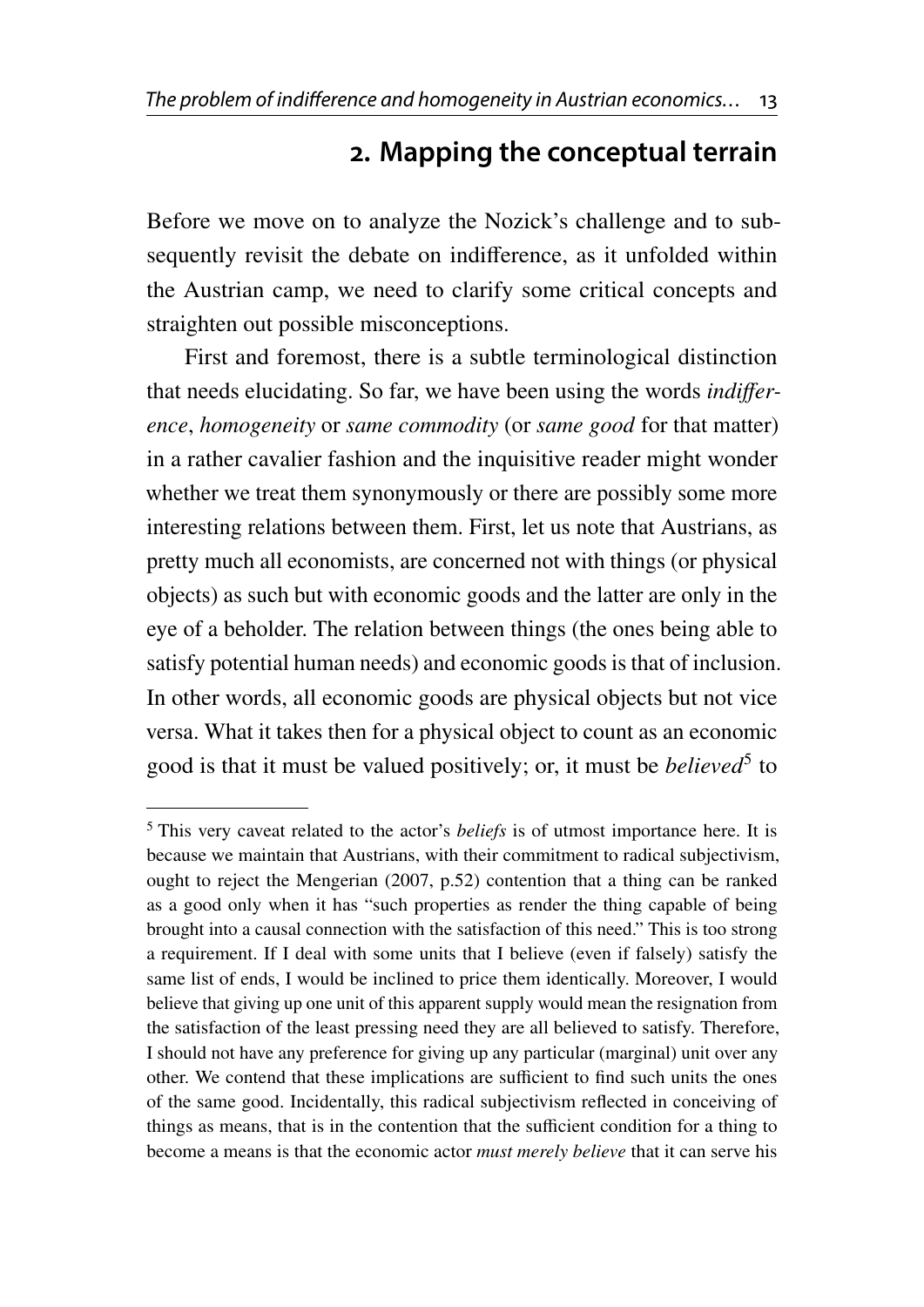be able to satisfy an *actual human need* (or to use the parlance of neoclassicals: it must have positive utility). Therefore, economists are concerned with *only this* subset of things which are economic goods. And for a thing to constitute an economic good, what it takes is at least one economic actor that believes (falsely or not) that the physical object in question is able to satisfy at least one of his actual needs. Incidentally, note that given Austrian extreme subjectivism, no case can be made for any entailment between physical sameness and indifference (economic sameness). Machaj's [\(2007,](#page-35-5) p.232) celebrated example was that a ring (of a specific physical constitution) on one's fiancée's finger is not *economically* identical with a physically identical ring "given to her by a total stranger on the street." So, it looks as though physical sameness does not entail economic sameness. In other words, even if  $x$  and  $y$  are physically indistinguishable,  $x$  and y do not *necessarily* constitute *economically* homogeneous units. Or to use a different jargon referring to *the same fact*, even if  $x$  and  $y$  are physically identical (down to the level of particles), there may be some actor who may not be indifferent between the two. Instead, he may strictly prefer one over the other.<sup>[6](#page-5-0)</sup> Nor does indifference entail physical sameness. This statement is even more incontrovertible for it is readily imaginable that two units are *slightly* physicallydifferent and yet, this difference cannot translate (by the lights of the economic actor) into an economic difference. In fact, we do not need to be so cautious with our examples here once we subscribe to the view that for units  $x$  and  $y$  to be subsumable under the rubric of the same economic

end, was aptly captured by Mises [\(1998,](#page-35-6) p.92): "Goods, commodities, and wealth and all the other notions of conduct are not elements of nature; they are elements of human meaning and conduct. He who wants to deal with them must not look at the external world; he must search for them in the meaning of acting men."

<span id="page-5-0"></span><sup>&</sup>lt;sup>6</sup> In other words, numerical identity might matter even in the absence of any qualitative differences between two objects.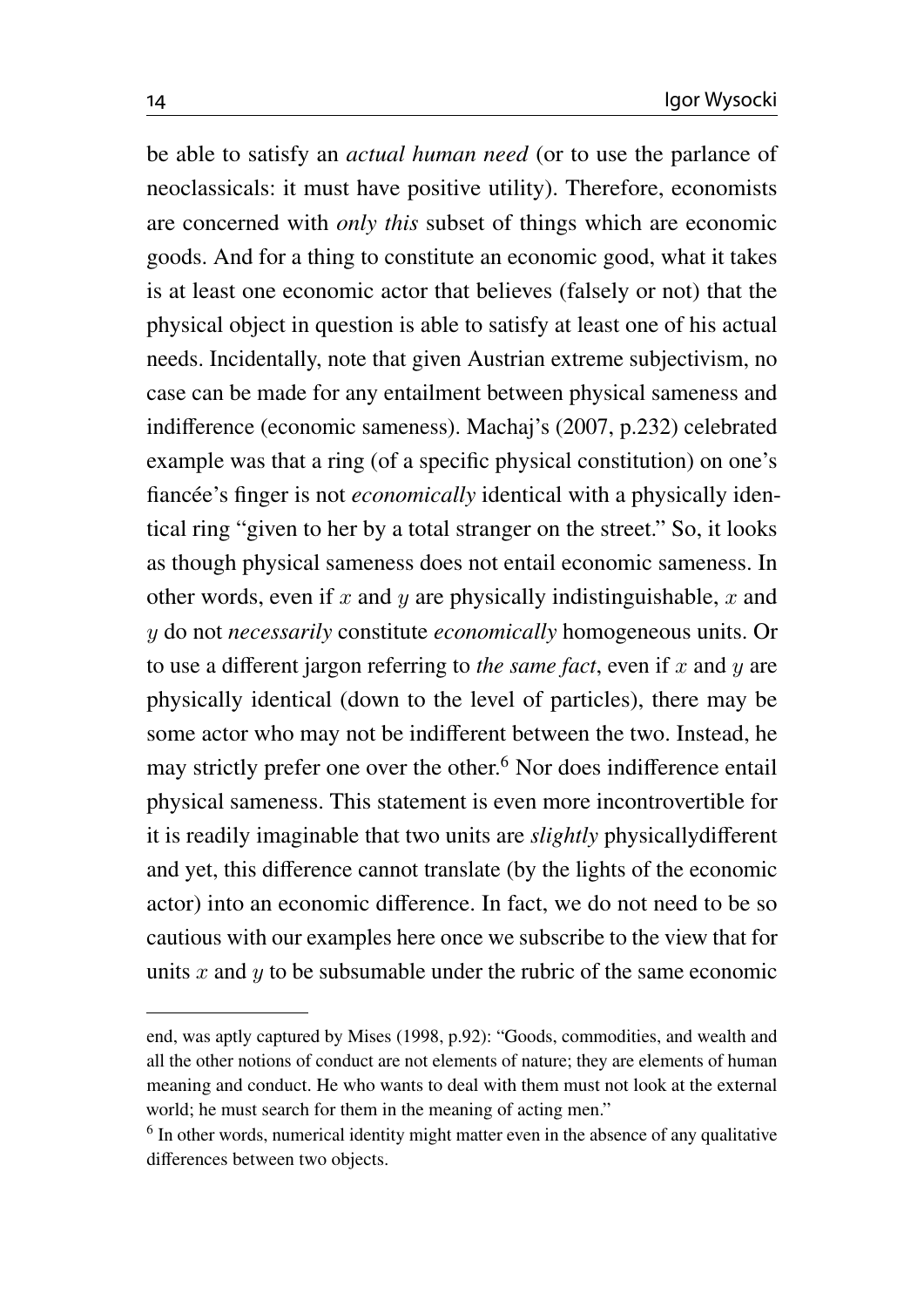good, it is enough that they are *believed* to be equally serviceable in the eye of the economic actor doing the valuation. Suppose our actor believes (correctly or not) that—relative to his needs—an apple juice and mineral water are equally good; that is, he believes that there is no such end that an apple juice would satisfy but mineral water would not and vice versa. Granted, there are *actually* many non-overlapping needs that apple juice and mineral water can satisfy but why should the economic actor care about it. These may not figure in his value scales either by virtue of the fact that the actor is unaware of these possible services the two goods might render or he might not value them at all. Such an actor would be prone to regarding apple juice and mineral water as *economically* indistinguishable. If he were forced to give up a unit of apple juice or the one of mineral water, he would be indifferent between the two. And crucially, given his beliefs, he would price them equally. Having established that physical sameness is logically independent of economic sameness, what is still left to explain is the relation between *indi*ff*erence* and *homogeneity*. Here, following a common parlance, we submit that one would be ill-advised to treat them synonymously. It appears to be intuitively clear that *homogeneity* is a relation between *economic goods*, whereas *indi*ff*erence* is a mental state (a belief) of an actor. Specifically, *indifference* has such a propositional content (believing *that* x and y are economically identical) that it cannot motivate an actor to act on it. By contrast, *homogeneity* is a relation holding between *economic goods*. However, remember that *economic goods* are not mere physical goods. The former are in the eyes of an economic actor.<sup>[7](#page-6-0)</sup> So, the question

<span id="page-6-0"></span><sup>7</sup> There are mind-boggling complications involved in counting the number of economic goods supervening on physical objects. Let us take the Rothbardian [\(2009,](#page-35-7) pp.73–74) example with eggs and modify it slightly to illustrate our point. Suppose we have 3 eggs and let 1 egg serve the end of throwing it at our enemy's window (we have 3 of them, so we can throw one egg at one enemy's window). With 2 eggs we might already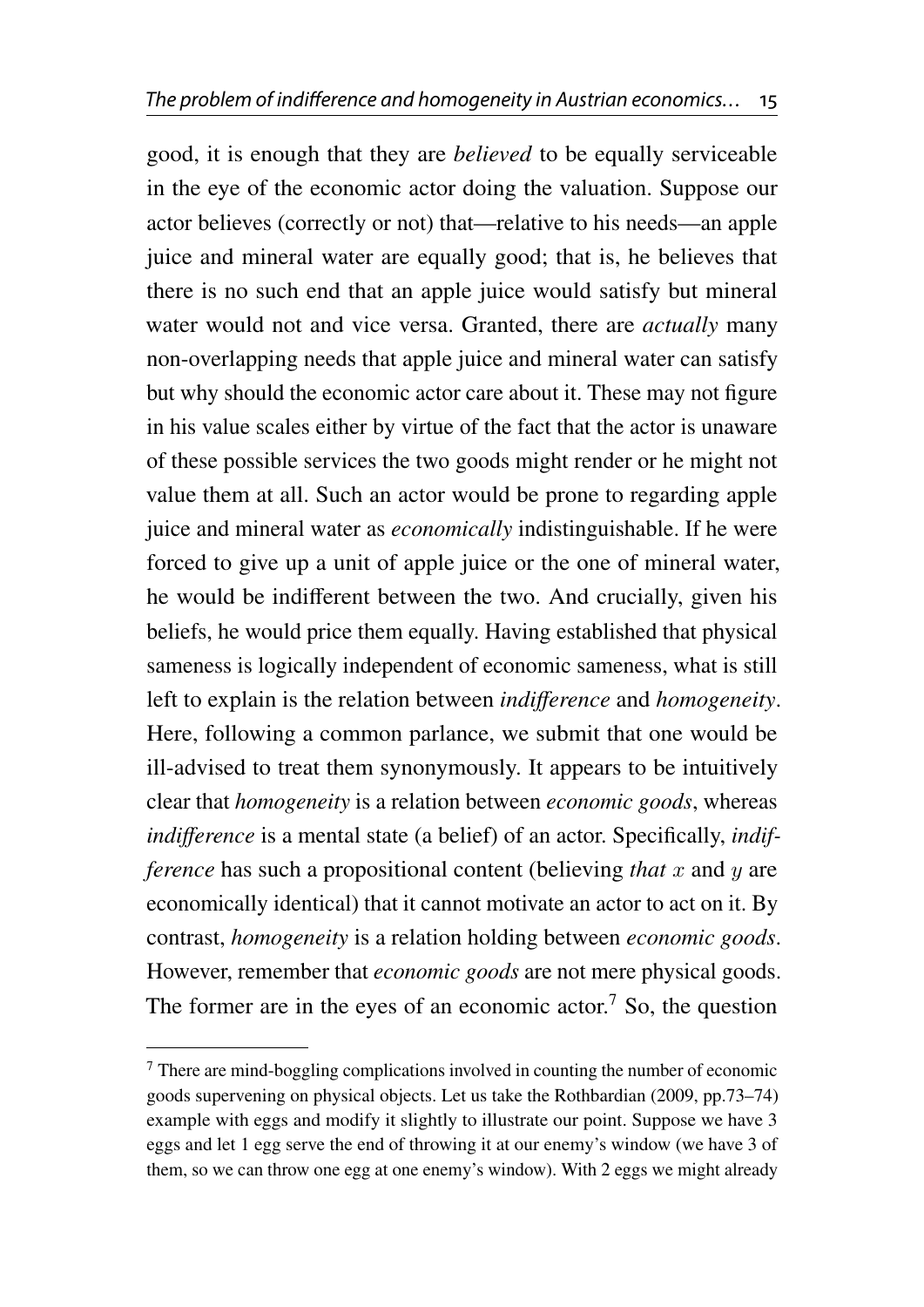arises: under what conditions would two physical units constitute the same economic goods? The answer seems all too obvious: only when an actor is indifferent between the two. So, the relation of equivalence appears to hold between an actor being indifferent between physical units x and y and these units being economically *homogeneous*. In other words, when an actor is indifferent between physical units  $x$  and y, this fact *entails* that x and y are exemplary of *the same commodity* (*the same economic good* or *economic homogeneity*). And vice versa, when physical units x and y are *economically homogeneous*, this fact *entails* that there is an economic actor who would be indifferent between these two. Note that Nozick's requirement for the same commodity is too strong. He demands that "all persons are indifferent between  $x$  and  $y$ ." This however, given Austrian subjectivism, would be a massive coincidence. To settle the issue that physical units  $x$  and  $y$  are a part of the same supply, it would take establishing that literally all the persons are indifferent between the two—the sheer impossibility. Instead, Austrian economists must perceive the same supply as *relative* to a given economic actor. Physical objects  $x$  and  $y$  might be

prepare scrambled eggs (which is our second most valued end) and with 3 eggs we might make an omelet. How many economic goods (given our value scale) do we have having 3 eggs? It looks as if we already have 3 of them since we can use all of them in order to annoy our enemies. Additionally, we have 3 distinct 2-egg combinations to make scrambled eggs (although there seems to be one *type* of economic good here, with the marginal unit being *a* 2-egg combination). So, do we already have 6 economic goods or four of them? The unit of 3 eggs put together constitutes a separate economic good for it is only that large a marginal unit that allows us to prepare an omelet. So in the end, how many economic goods do we have? Seven of them? The difficulty in counting seems to consist in two problems: a) do we count token economic goods or types of economic goods? and b) should we, when counting, add up *all* marginal units (1 egg, 2 eggs and 3 eggs)? After all, all these units are not *jointly* possible. In fact, if we decide to use all of our eggs to make an omelet, all other ends cannot be satisfied (no throwing eggs at windows, nor preparing scrambled eggs) as we would be left with no eggs. All in all, for the time being, we prefer to remain agnostic on these issues although they definitely merit a separate paper.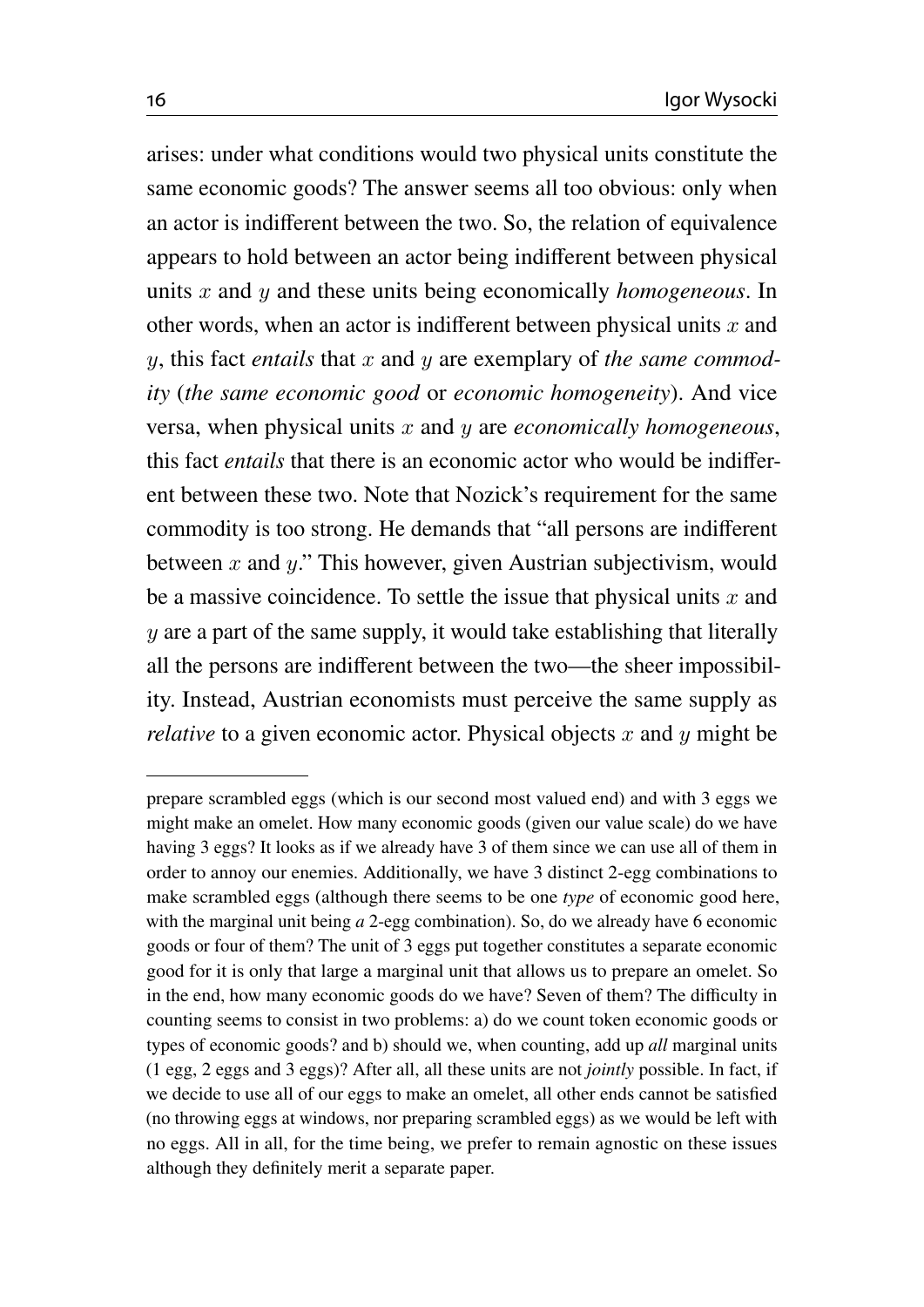considered the same economic good by person A but person B might as well consider them economically distinct. What is more, person C might find them both economic bads. Having said that, let us now proceed to interpret what putative formidability of Nozick's challenge consists in.

## **3. The analysis of Nozick's challenge**

First and foremost, Nozick's challenge may be construed as a *purely logical* objection to Austrian repudiation of indifference. After all, remember, the gist of Nozick's objection was that without the concept of indifference, Austrians would be unable to formulate the law of diminishing marginal utility. Indubitably, in this respect Nozick is right. The law of diminishing marginal utility<sup>[8](#page-8-0)</sup> has it that when we deal with a supply of economically same units, each additional unit we value less; or, in other words, each additional unit is of lower utility. To put it formally,  $n+1<sup>th</sup>$  unit of a given supply is of lower utility than  $n<sup>th</sup>$  unit. And conversely, n-1<sup>th</sup> unit of a given supply is of higher utility than  $n<sup>th</sup>$  unit thereof. This in turn means that the utility of the marginal unit in a smaller supply is higher than the utility of a marginal unit in a bigger supply of the same commodity.<sup>[9](#page-8-1)</sup> Hence, Nozick correctly notes that this law craves for an *independent* understanding of the notion of homogeneity. For suppose, an Austrian

<span id="page-8-0"></span><sup>8</sup> Rothbard [\(2009,](#page-35-7) p.25) states the law of marginal utility very succinctly and very clearly indeed. His definition assumes the following form: "Thus, for all human actions, as the quantity of the supply (stock) of a good increases, the utility (value) of each additional unit decreases."

<span id="page-8-1"></span><sup>&</sup>lt;sup>9</sup> In fact, this is the reason why Rothbard [\(2009,](#page-35-7) pp.21–23) speaks of *the law of marginal utility* instead of the law of *diminishing* marginal utility. After all, as shown above, marginal utility may increase once the supply of a good shrinks.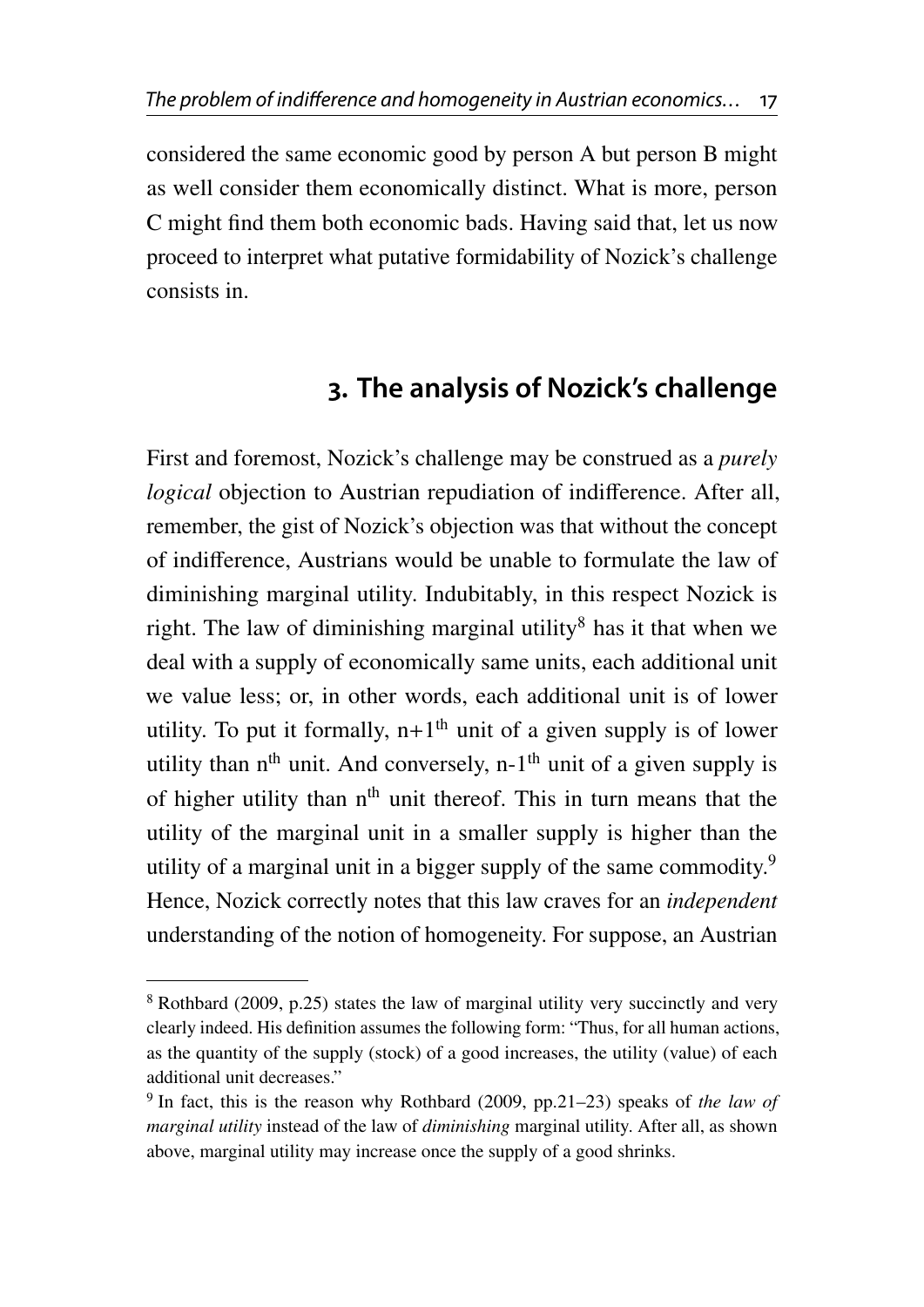proponent objects that there is no such logical requirement and that the notion in question may be defined *within* the very law somehow along these lines: we can easily establish whether  $x, y$  and  $z$  are units of the same economic good and we would do so by checking whether these units obey the law of diminishing marginal utility. So, generally speaking, what an Austrian adherent would effectively say is that units of the same good are such units that obey the law of diminishing marginal utility. Incidentally, similar remarks would apply to Austrian formulation of the universal law of time preference.[10](#page-9-0) Austrians hold that for one (and the same!) end, $^{11}$  $^{11}$  $^{11}$  each actor would prefer to achieve it sooner rather than later. Note, this law also presupposes the notion of the same good—but this time in a sort of *atemporal* way for it is the same economic good that is carried over time (we may obtain *it* at  $t_1$  or at  $t_2$ ). When asked how we should understand the concept of the same good presupposed by the universal law of time preference, an Austrian economist might reply<sup>[12](#page-9-2)</sup> in a similar fashion: we can easily learn whether  $x_1$  (some economic good at  $t_1$ ) and  $x_2$  (some economic good at  $t_2$ ) are the units of the same good. We would do so by checking

<span id="page-9-0"></span><sup>&</sup>lt;sup>10</sup> Then again, we believe there is no clearer exposition of the said law than the following passage from Rothbard [\(2011,](#page-35-2) p.15): "A fundamental and constant truth about human action is that *man prefers his end to be achieved in the shortest possible time.* Given this specific satisfaction, the sooner it arrives, the better. This results from the fact that time is always scarce, and a means to be economized. The sooner any end is attained, the better. Thus, with any *given end* to be attained, the shorter the period of action, i.e., production, the more preferable for the actor. *This is the universal fact of time preference*."

<span id="page-9-1"></span> $11$  Note that since we value means instrumentally (that is only as much as they contribute to the satisfaction of our ends), the universal law of time preference must *derivatively* apply also to means. Since for any given end, we would rather achieve it sooner rather than later, we *must* also prefer to employ (or come into possession of them) necessary means sooner rather than later.

<span id="page-9-2"></span> $12$  As brilliantly observed by an anonymous reviewer, the following analysis of the law of diminishing marginal utility does not imply that Austrians failed to formulate the law in non-trivial terms. This would indeed be uncharitable. Yet, our point is more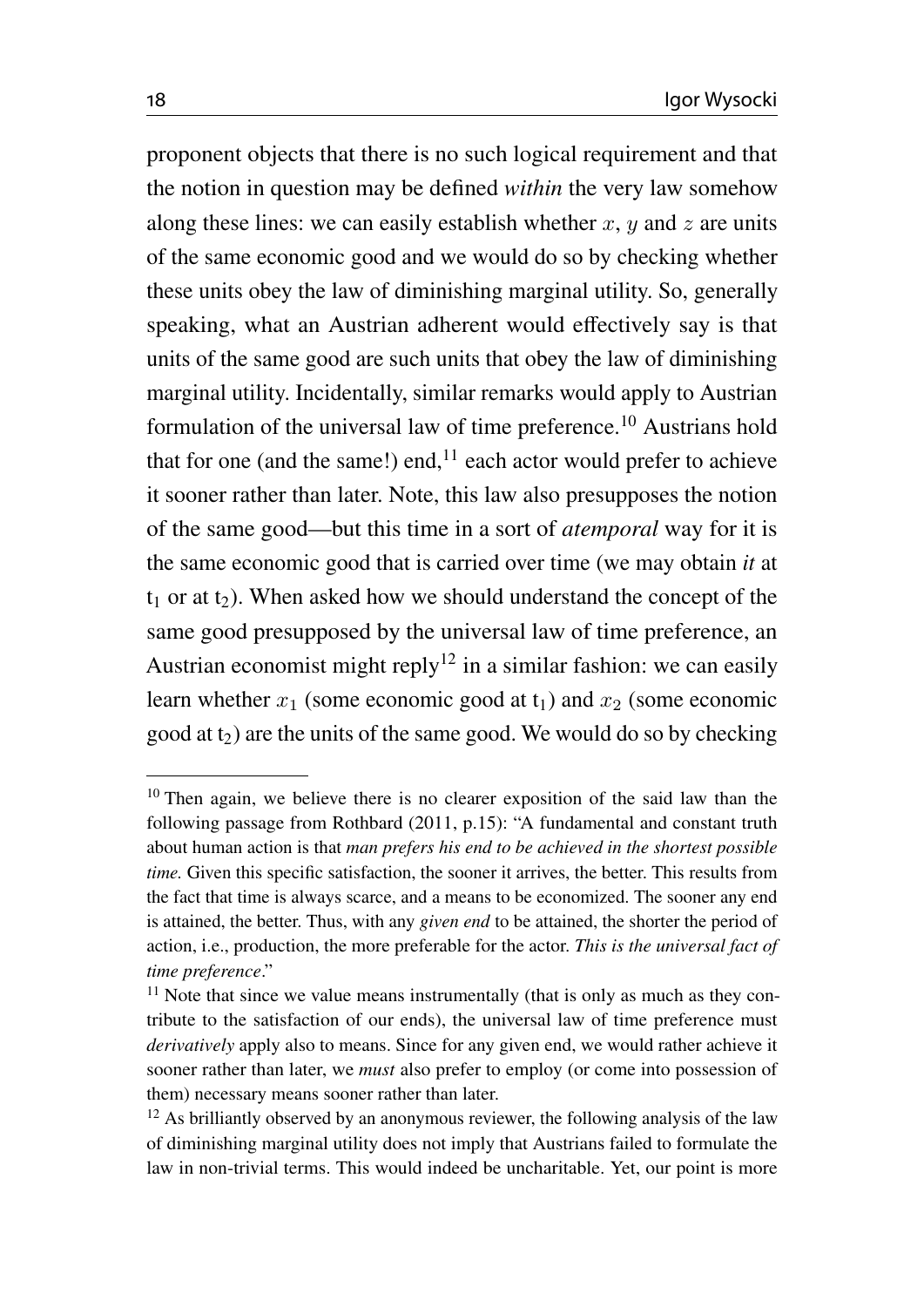whether an actor would *now necessarily* prefer  $x_1$  to  $x_2$ .<sup>[13](#page-10-0)</sup> But these two apodictically true statements come at a price. For the consequence of the lack of the independent (of the laws in question) notion of the same good, would turn those laws into concealed tautologies. Consider yet again,

<span id="page-10-0"></span> $13$  In fact, it was Rothbard [\(2011,](#page-35-2) pp.15–16) himself who resorted to this tautologous defense of the universal law of time preference, which is evidenced by the following passage: "*Time preference* may be called the preference for *present satisfaction* over *future satisfaction* or *present good* over *future good*, provided it is remembered that it is the *same* satisfaction (or "good") that is being compared over the periods of time. Thus, a common type of objection to the assertion of universal time preference is that, in the wintertime, a man will prefer the delivery of ice the next summer (future) to delivery of ice in the present. This, however, confuses the concept "good" with the material properties of a thing, whereas it actually refers to subjective satisfactions. Since ice-in-the-summer provides different (and greater) satisfaction than ice-in-thewinter, they are *not* the same, but *di*ff*erent* goods. In this case, it is different satisfactions that are being compared, despite the fact that *physical* property of the thing may be the same." Whereas in the body of the text we considered the possible Austrian rejoinder in the form of saying that the same good can be conceptualized as the one that obeys the universal law of time preference, Rothbard merely contraposes by saying that if there is an apparent preference for a future good (ice cream in summer) over a present good (ice-cream in winter now), these two cannot constitute one and the same economic good. So, not only is the Rothbardian solution clearly circular, but also it gives the impression of fudging the notion of the same good. It may seem that whatever counterexamples to the law of time preference one may possibly come up with, Rothbard would rebut it by claiming that his critic invokes two distinct economic goods. This is yet another indication that an *independent* concept of the same good is logically required.

modest. We claim that the law under consideration would be necessarily tautological unless we independently elaborate on the notion of homogeneity (same good), which is precisely what is going to be done in the forthcoming parts of the paper.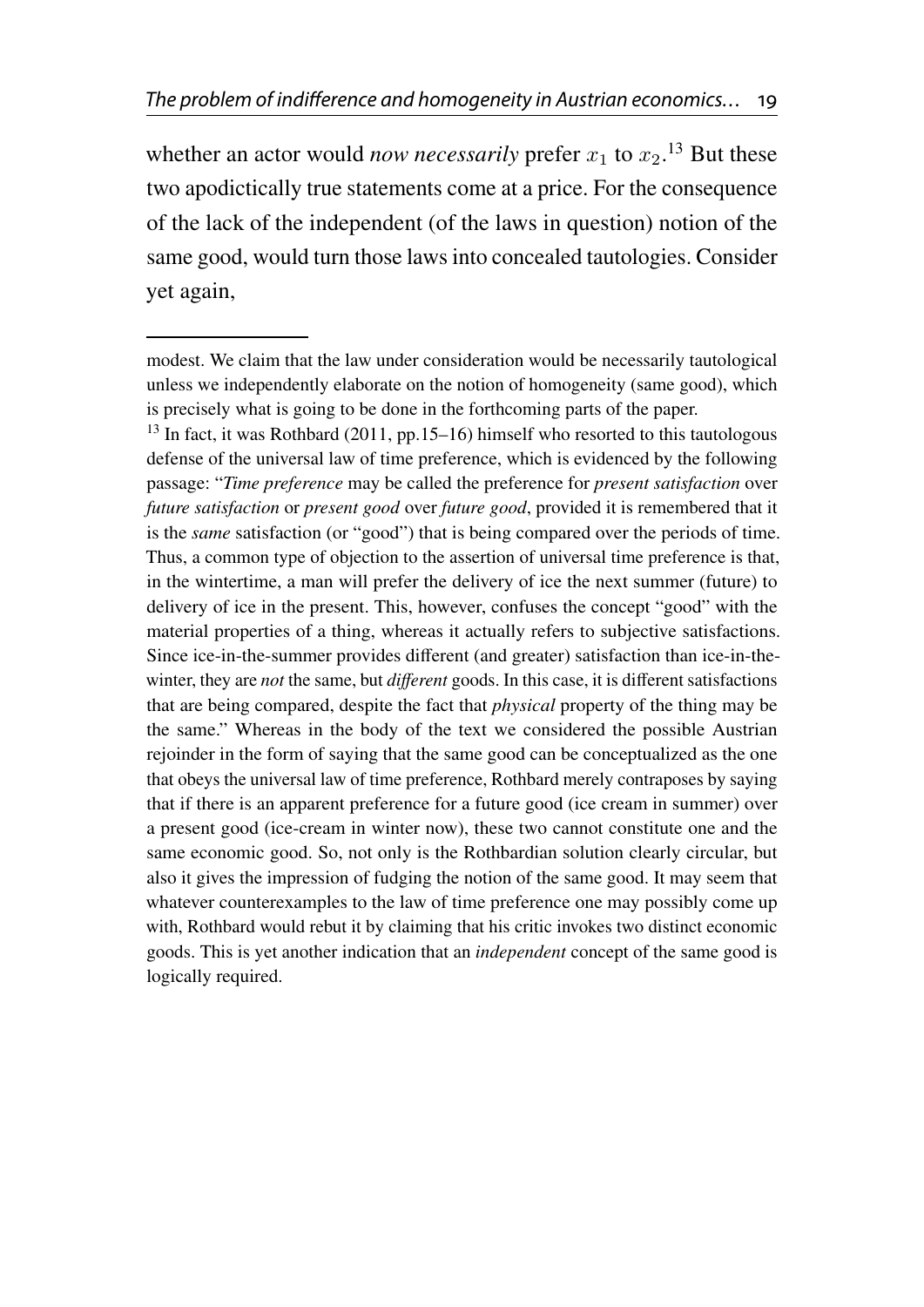- 1) (*the law of diminishing marginal utility*[14](#page-11-0)): a supply of economically same goods constitutes such a collection of units that each additional unit therein is valued less than the previous unit, and
- 2) (*the definition of a supply of economically same goods*): what we here *mean* by a supply of economically same goods is such a collection of units that each additional unit is valued less than the previous unit.

Since any good definitions are equivalences and the *definiens* may be substituted for *definiendum salva veritate*, let us substitute for "a supply of economically same goods" in 1) our *definiens* in 2). We would end up with

3) A collection of units that each successive unit is valued less than a previous unit constitutes such a collection of units that each successive unit therein is valued less than the previous unit.

Now, it is clearly visible that 3) is a tautology in its open form. Incidentally, if we were to understood the same good as the one that obeys the universal law of time preference, then this law in turn would be rendered equally uninformative. A concealed tautology would turn into a tautology in its open form via exactly the same reasoning (see: steps 1-3 above). So, the main thrust of Nozick's objection can be interpreted as saying that without an *independent* notion of indifference,

<span id="page-11-0"></span><sup>&</sup>lt;sup>14</sup> We take the liberty of providing our own (and not Rothbardian) formulation of the law of diminishing marginal utility only because our version makes the ultimately tautologous character of the reasoning under consideration more conspicuous. Moreover, as conceded in footnote 12 above, the (explicitly) tautologous formulation of the law cannot be attributed to any particular Austrian.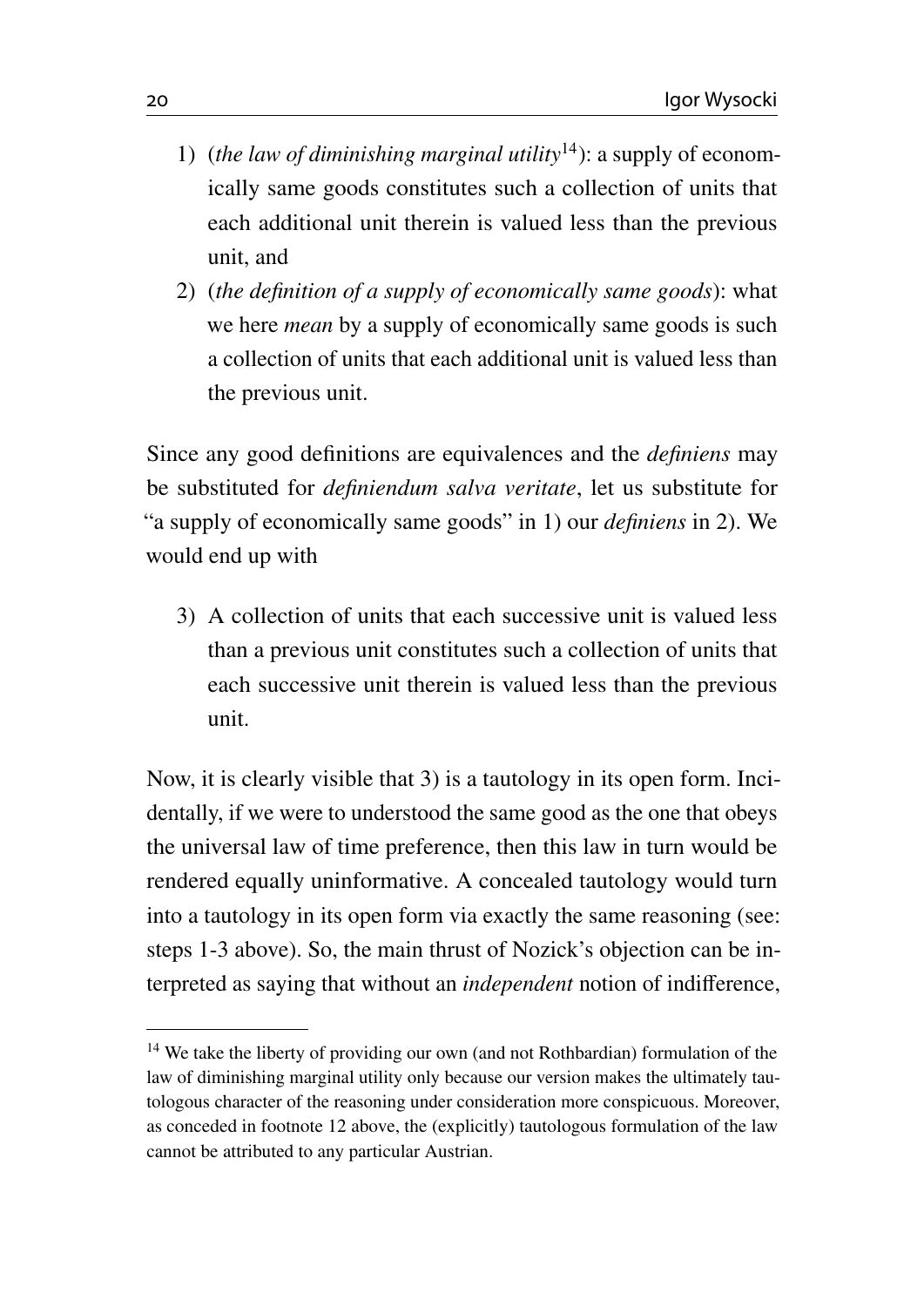the law of diminishing marginal utility<sup>[15](#page-12-0)</sup> would be simply trivial. It would not state an interesting (and non-trivial) relation between *two di*ff*erent properties* of units in question; 1) that of *belonging to the class of economically same goods* and 2) that of *being valued less and less on the margin* once the class in question has fewer and fewer members. By contrast, a tautology would state a trivial truth: a property is identical with itself. In our case: the property of belonging to the class of economically same goods is the same as the property of belonging to the class of economically same goods. This, however, is a far cry, to say the least, from stating a meaningful economic law.

Second, we must also concede to Nozick that pricing of the commodity also seems to rest on the notion of indifference. Then, if Austrians fail to somehow accommodate indifference into their theory, this would have disastrous consequences for their entire conceptual edifice. After all, it must be borne in mind that the market (equilibrium) price of a given product is a function of supply and demand. And the demand curve is but a reflection of the diminishing marginal utility of a given product. That is, the demand curve—rather unsurprisingly slopes downwards because the more we have (of a given product), the less we value marginal units. And it is precisely why we are ready to buy *more* (of pretty much anything) *only when* the successive units of the product in question cost less and less. Therefore, it is clear to see that the demand curve reflects the logic of diminishing marginal utility. Hence, Nozick is right. If we fail to reconcile the notion of indifference with the law of diminishing marginal utility, then, while having a distorted notion of the law, our idea of the demand curve would be flawed too. And this in turn would adversely affect the concept of the market prince since the market price is a function of the demand

<span id="page-12-0"></span><sup>&</sup>lt;sup>15</sup> As demonstrated in passing above, Nozick's objection would apply with the equal force to the universal fact of time preference too.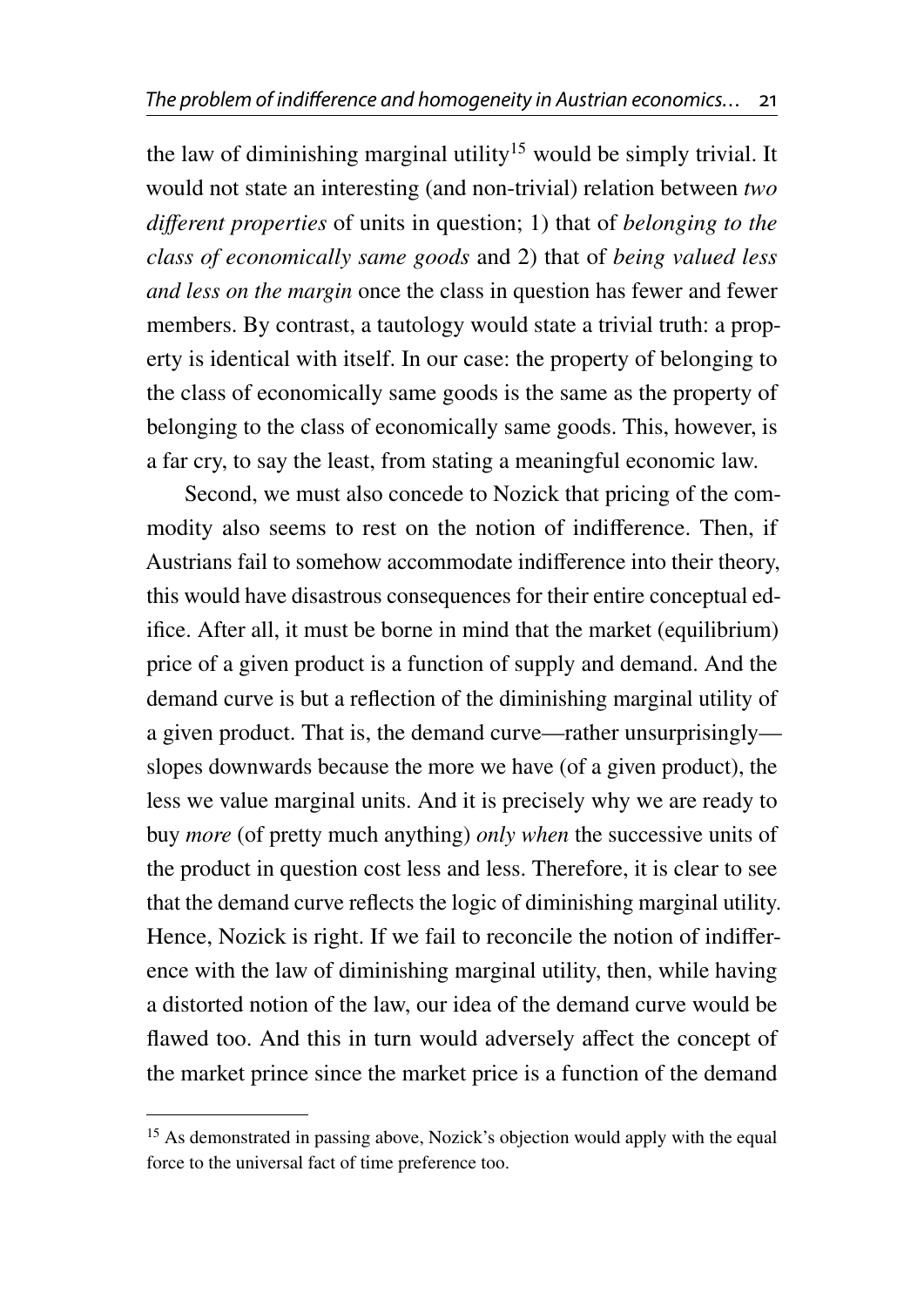curve. Yet, we believe that all these problems can be overcome once we make the concept of indifference a function of the correct descrip-tion of an action,<sup>[16](#page-13-0)</sup> very much in the vein of Hoppe [\(2005\)](#page-35-3). And it is the building upon this author's account (simultaneously defending it against Block's objections) that we shall now turn to.

### **4. Why Block's account of indifference is inadequate**

The first Austrian to recognize the force of Nozick's challenge was Walter Block. This is evidenced in the way Block [\(1980,](#page-34-1) p.423) acknowledges the gravity thereof before he even tackles indifference: "I consider Nozick's next attempt to show the necessity of indifference as one of the most brilliant and creative criticisms that has ever been levelled against any aspect of Austrian theory." But how does Block try to take the sting out of Nozick's objection? Since we are going

<span id="page-13-0"></span><sup>&</sup>lt;sup>16</sup> As suggested to me by an insightful anonymous reviewer, the word "correct" in the Hoppean [\(2005\)](#page-35-3) phrase "correct description of an action" does not refer to any normative standard. Rather, it is ultimately a matter of fact. Indeed, "correct" description of an action captures the *mentalist* (or *internal*) aspect of action; that is, *how* the actor herself conceives of what she is doing. Still in other words, the correct description of action picks up only those elements which were chosen and which were thus strictly preferred to perceived alternatives.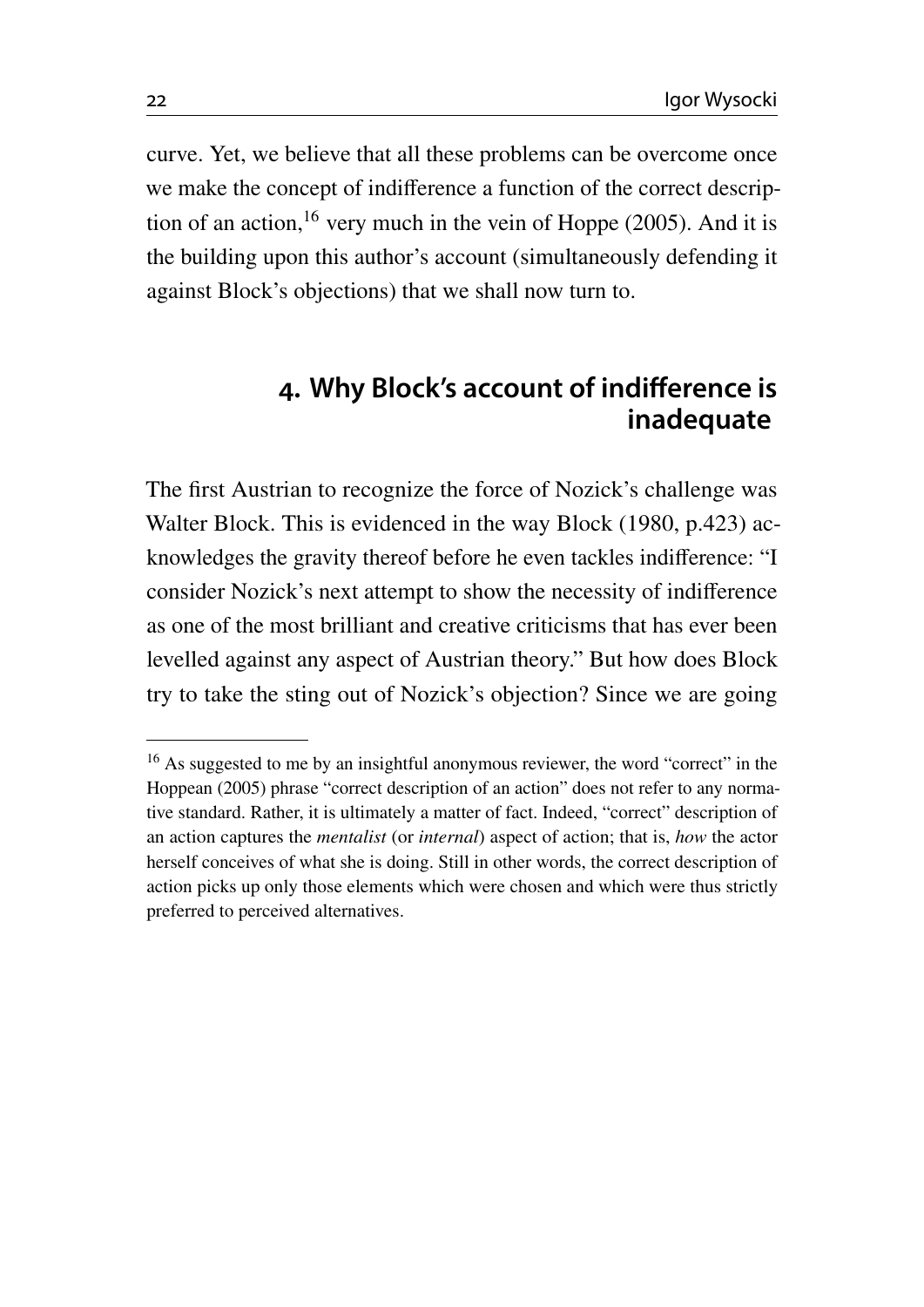to suggest a more satisfactory solution than the ones hitherto ventured within the debate on indifference,  $17$  Block's [\(1980,](#page-34-1) pp.423–424) wrestling with the challenge merits being quoted in full

Suppose that, for example, a person has a stock of some commodity. This means, of course, that he considers each unit equally useful, desirable, serviceable. . . Let us presume that he has 100 lbs. of butter and now for some reason desires to give up one of these units of butter. And let us say, further, that he arbitrarily picks one such unit, say, the  $72<sup>nd</sup>$  one. Nozick would say that 'the person does not prefer giving up this one to giving up another one' [. . . ]. But this interpretation is clearly unsatisfactory. For if the person didn't really prefer to give up this  $(72<sup>nd</sup>)$  one, why did he pick it to be given. So. we are forced to conclude that the butter units were not really interchangeable from the point of view of an actor involved in the selection process. Thus, we seem to be forced to deny that there is ever any such thing as a commodity, surely a ludicrous position.

And we concur. Surely, it is a ludicrous position; yet, it is precisely what Block's account is doomed to conclude for it is inherently unable to square the two apparent facts: 1) that those units of butter are *really* (*ex hypothesi*) "equally useful, desirable, serviceable" and 2) that 72nd

<span id="page-14-0"></span> $17$  There were many contributors to the debate on indifference within Austrianism, regardless of whether they *directly* address the Nozick's challenge or not. These include—among others—Block [\(2009a](#page-34-2)[,b\)](#page-35-8); Block with Barnett [\(2010\)](#page-35-9); Hudik [\(2011\)](#page-35-1); Rothbard (Rothbard, [2011\)](#page-35-2). Moreover, less characteristically within Austrianism, there is a dissenting view to the effect that praxeology should embrace acting on *weak preference* (rather than strict one), and thus possibly also on *indi*ff*erence*. This view is represented by, e.g., Machaj [\(2007\)](#page-35-5); O'Neill [\(2010\)](#page-35-10). The reason the present paper focuses on the discussion between Block and Hoppe is that, first, these two authors are particularly eloquent in presenting their respective (and contrasting) views; and second, they by far contributed most to the entire debate in question.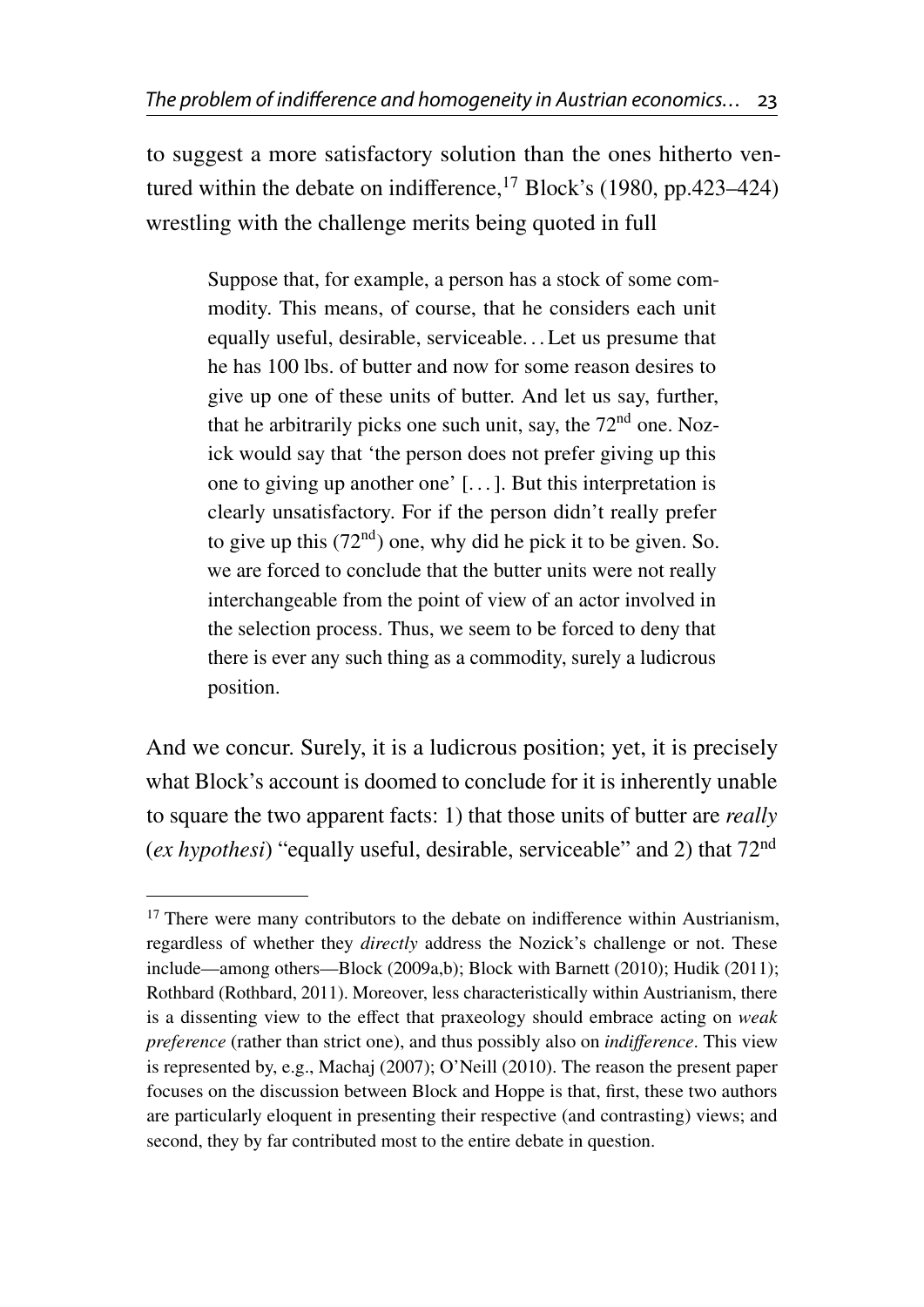one was 'picked up'.[18](#page-15-0) As we are about to see, the whole problem trades on the concept of 'picking up'. Block seems to be lured into thinking that the imagined actor *does* pick up the 72nd unit where he says: "For if the person didn't really prefer to give up this  $(72<sup>nd</sup>)$  one, why did he pick it to be given". Fair enough, if we *assume* that he did pick  $up^{19}$  $up^{19}$  $up^{19}$  this very unit, he must have preferred giving up this one to giving up any other, which simply logically follows from the concept of 'picking up' employed herein. And yet, why should we beg any questions? It is to be established first that the actor *does indeed* pick up the 72<sup>nd</sup> unit. For settling this issue has a bearing on whether he prefers giving this unit to any other or he does not. And this in turn determines whether the actor conceives of the 72nd unit as the unit of the same supply (with all the other units of butter) or he conceives of the stock before him as consisting of two distinct classes: a) a homogeneous class of 99 units (still intact) and b) a singleton containing the very pound of butter given up. $^{20}$  $^{20}$  $^{20}$  Therefore, it seems that something has to give here: either 100 units were not in fact

<span id="page-15-0"></span><sup>&</sup>lt;sup>18</sup> Now, we must make a slight concession in order to avoid begging any questions at this point. The concept of 'picking up' does not conveniently play on the equivocation between preference and indifference since it unambiguously suggests the former. Our point, by contrast, is to say that somehow (in a sense) 72nd unit of butter was 'picked up' but this notion of picking up is sort of *non-preference implying* (or, positively speaking, indifference-implying). As noted, however, the notion of 'picking up' (as commonly used) A over B implies that we prefer A to B; after all, we want preferences to guide actual choices. As it will transpire, what captures the above scenario (with pounds of butter) much better is the description that 72nd unit was not chosen (or picked up for that matter) at all. Yet, let us not precipitate things. We will come to this issue once we tackle Hoppe's account.

<span id="page-15-1"></span><sup>19</sup> Then again, the notion of 'picking up' invoked here is the normal *preferenceimplying* one.

<span id="page-15-2"></span> $20$  We still hasten to add that 'given up' here should not imply that the very item was dispreferred. The correct description of the action in case (and that is the point we shall press in the forthcoming part of the paper) all 100 units were perceived as equally serviceable is that the actor could not—logically speaking—choose between them.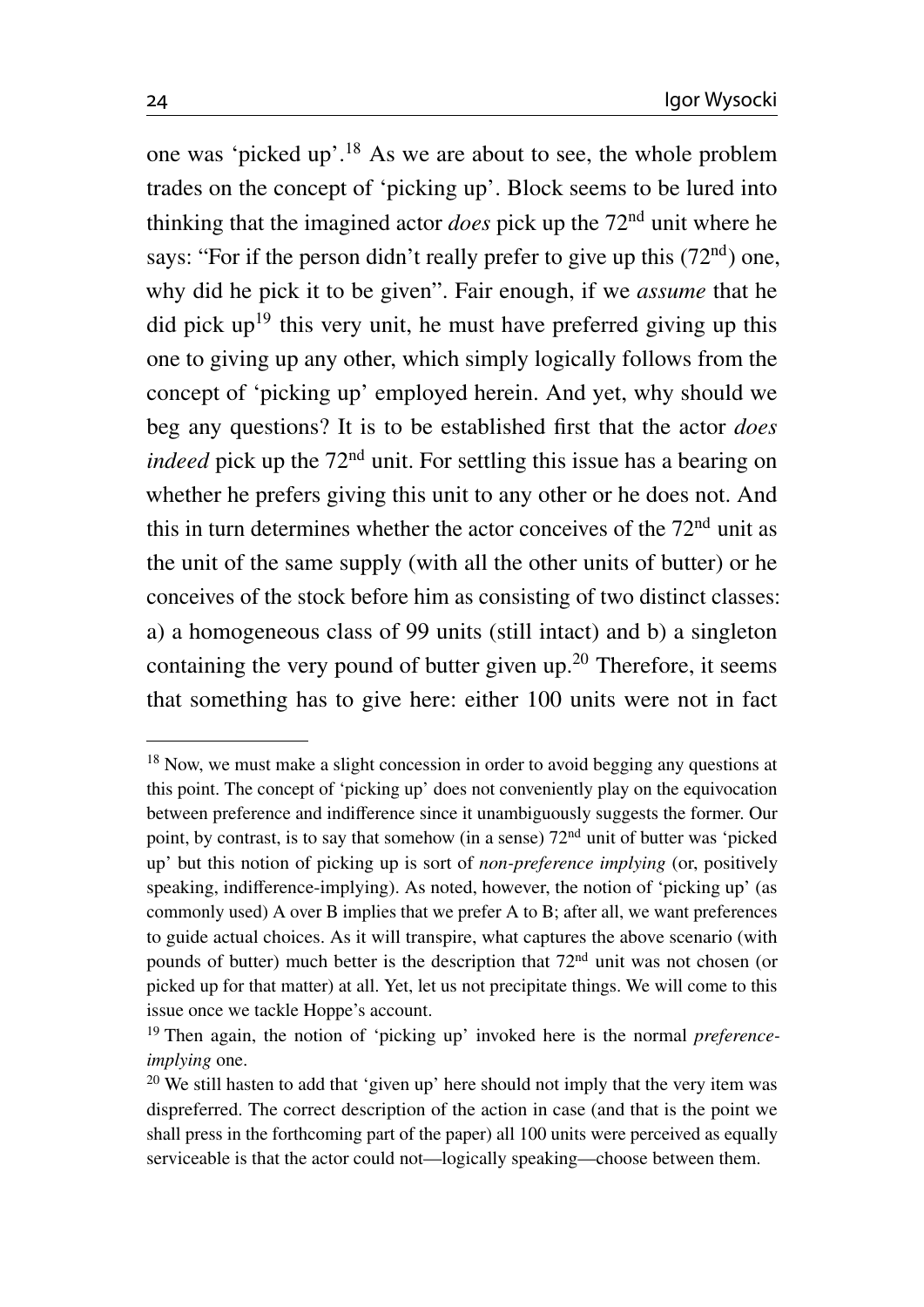perceived as equally useful or they indeed were but the actor did not (in a relevant sense) choose to give up the  $72<sup>nd</sup>$  unit. So, Block cannot have it both ways. But before we embark on further considerations, let us cite the apparent solution Block [\(1980,](#page-34-1) p.424) offers:

I think that this problem can be reconciled as follows. *Before* the question of giving up one of the pounds of butter arose, they were all interchangeable units of the commodity, butter. They were all equally useful and valuable to the actor.

But then he decided to give up one pound. No longer did he hold, or can he be considered to have held, a homogeneous commodity, consisting of butter pound units. Now there are really two commodities. Butter*a*, on the one hand, consisting of 99 one-pound units, each (of the 99) equally valued, each interchangeable from the point of view of the actor with any of the other in the 99-pound set: on the other hand, butter*b*, consisting of one pound of butler (the  $72<sup>nd</sup>$  unit out of the original 100 butter units, the one, as it happens, that he chose to give up when he desired to sell off one of his pounds of butter). In this case butter<sub>a</sub> would be preferable to butter<sub>b</sub>, as shown by the fact that when push came to shove butter<sub>b</sub> was jettisoned and butter*<sup>a</sup>* retained.

We will offer two interpretations of the above passage. One perusal will construe of what Block seems to mean literally, whereas the other will attempt to interpret him charitably, thus rendering Block's statement true but irrelevant. So, as hinted at above, Block seems to imply that *the choice* constitutes a sort of breaking point, after which there are no longer homogenous units but the formerly homogenous collection is now divided into two sets: in one of them we still have homogenous units and the other set is a singleton, with the element not being homogenous with the remaining elements in the previous set. The problem with this contention is that Block must either invalidate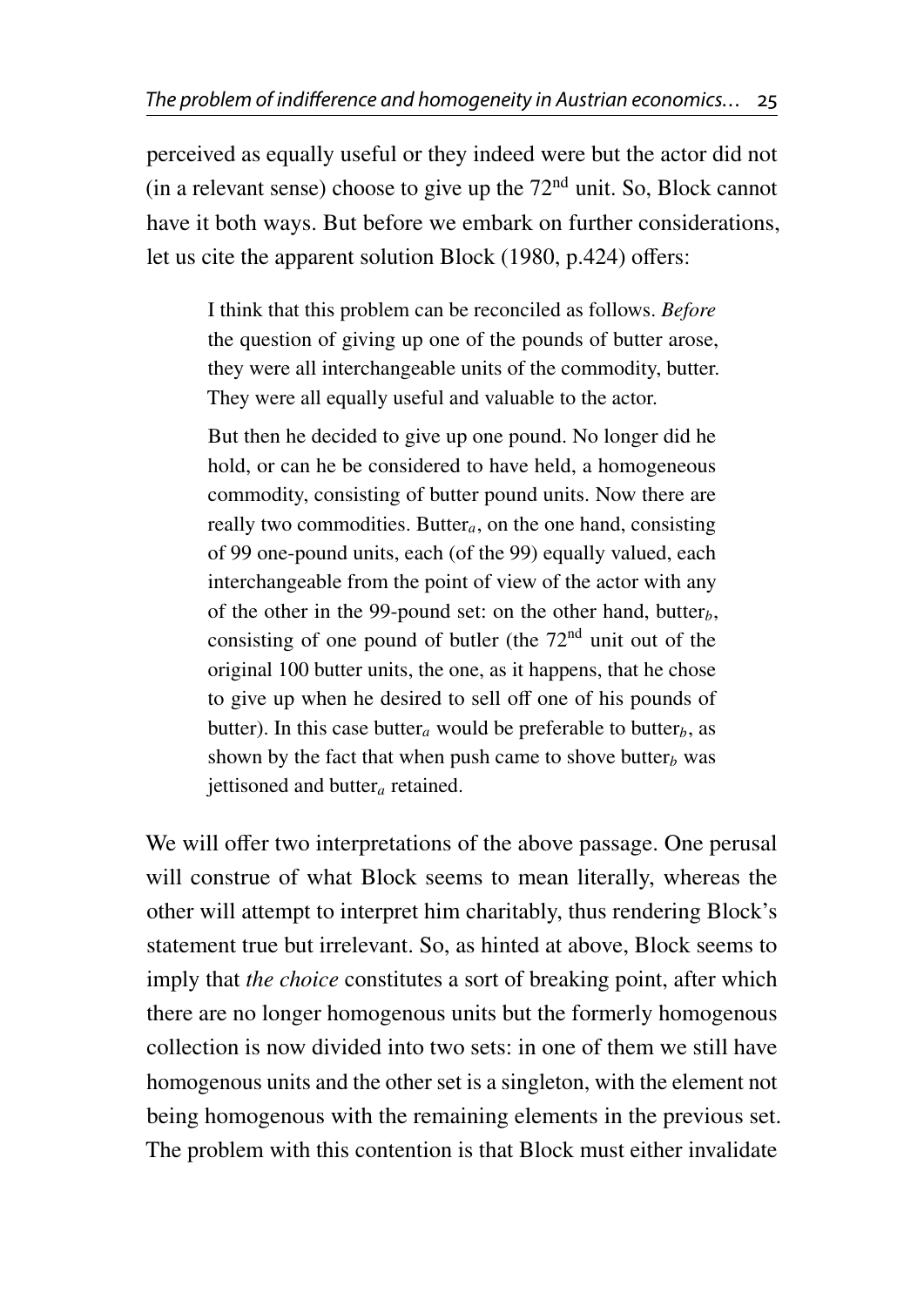his assumption that they were homogeneous before the choice in order to explain why the choice (i.e. picking up the least preferred unit of butter, as opposed to the remaining ones) took place. Alternatively, if he maintains that the units in question are indeed equally useful, then he cannot explain why this particular unit of butter was picked up because they were assumed to be equally valuable in the first place. Nozick's challenge comes with vengeance to Block and the reason is precisely that the latter author has a distorted idea of choice. $2<sup>1</sup>$ To appreciate this indictment of ours more clearly, let us press the problem of choice (and *what exactly* is chosen) a bit harder. What prompts Block to believe that it was the 72nd unit—as opposed to just *a* unit—that was given up in the above-considered scenario? We would like to venture a hypothesis that Block (however implicitly) could have believed that whatever made the sentence "72nd unit was exchanged for money" true (with the truth-maker in question being the entire action-token in which all the details are provided: there was a particular unit exchanged for a particular banknote at a particular time and space via particular bodily movements etc.) *is the same* as the propositional content of the actor's intention. But this is highly improbable. This would predict that—at least in this case—there was only *one possible* (and extensionally defined) *state of a*ff*airs* which would satisfy the actor's intention. If Block were to think so, he would wind up advocating perfect heterogeneity of means, being left with no hope of intelligibly conceiving of *the same commodity*. After all, choices reflect strict preferences and if everything (down to the level of the most minute details) is chosen, then at least for this actor, the supply of the same commodity is an empty category. $22$ 

<span id="page-17-0"></span><sup>&</sup>lt;sup>21</sup> This idea of choice is going to be remedied by Hoppe [\(2005\)](#page-35-3), as we are about to see.

<span id="page-17-1"></span> $22$  Strictly speaking, the equivalence classes of the same commodity would be always singletons.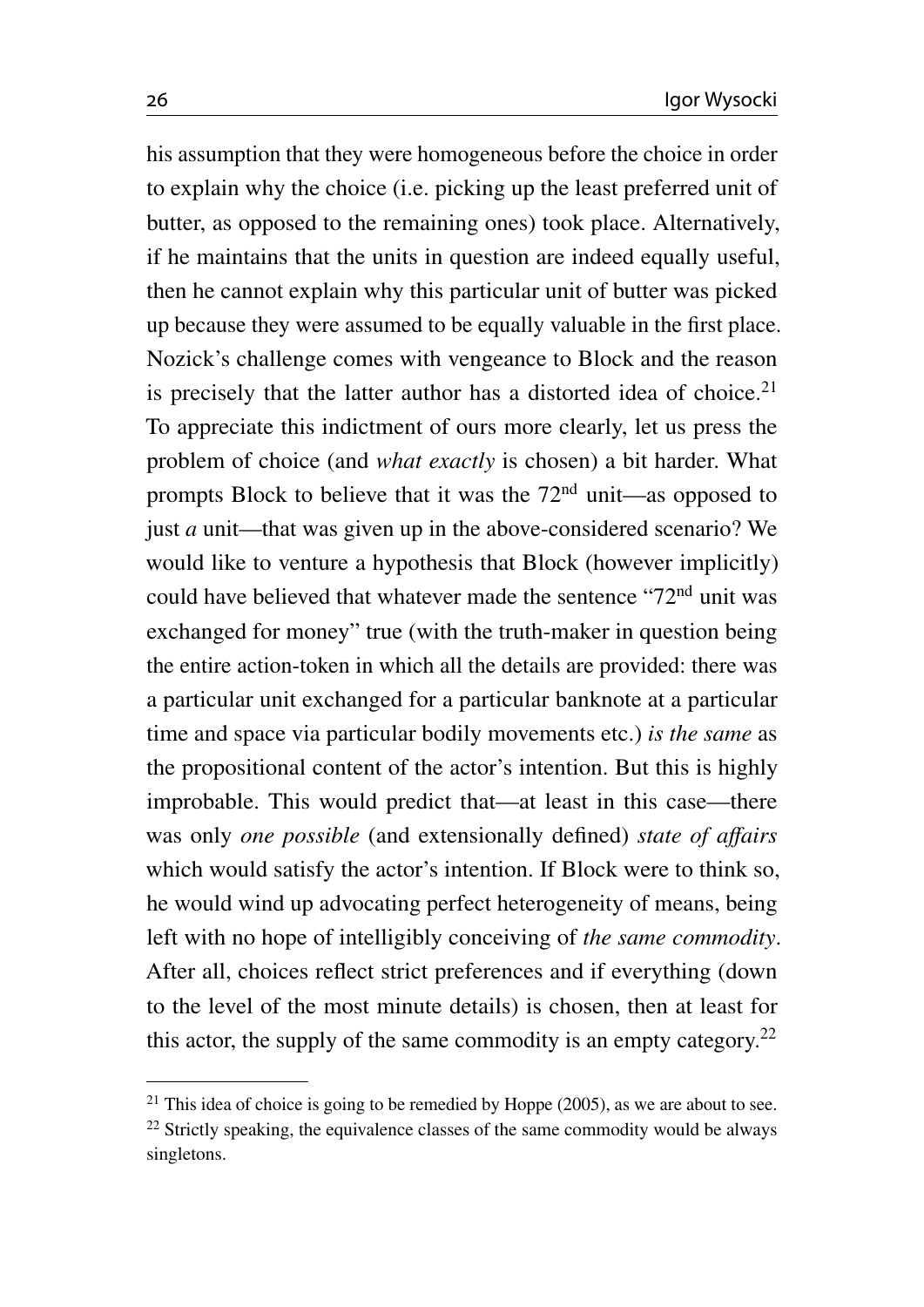However, it seems quite obvious that the actor's desire can be satisfied in an almost infinite number of ways. If we want to buy bread in a local supermarket, it might be the case that we are indifferent even between supermarkets (because, say, they are equidistant and almost qualitatively identical) or between types of bread etc.—not to mention that it would be absurd to claim that we choose every single detail of our route to a supermarket.<sup>[23](#page-18-0)</sup> So, there are infinitely many bodily behaviors and infinitely many routes that would do equally well from the actor's perspective. Now, combing these two infinities would yield a Cartesian product, with every member thereof being equally good for that actor. In other words, any combination of a particular route and a particular bodily behavior under consideration would do as well as any other *relative to the satisfaction of his particular intention*. Concluding, it would be a fatal mistake to confuse *a particular state of a*ff*airs* (as specified in extensional terms) which actually occurred with *a content of the actor's intention*, with the latter being almost always intensionally specified. Granted, the content of the latter is propositional but the proposition (*that* this or that happens) is normally satisfied by infinitely many particular states of affairs—but not by only one. And because the actor's intention can be satisfied in so many various ways, he *must* be indifferent between some aspects of this multitude of states of affairs. And because he is indifferent between them, he does not choose between them. Having established that this

<span id="page-18-0"></span><sup>&</sup>lt;sup>23</sup> The same—rather commonsensical—point was pressed by Davidson [\(1963,](#page-35-11) p.688): "If I turned on the light, then I must have done it at a precise moment, in a particular way—every detail is fixed. But it makes no sense to demand that my want be directed at an action performed at any one moment or done in some unique manner. Any one of an indefinitely large number of actions would satisfy the want, and can be considered equally eligible as its object."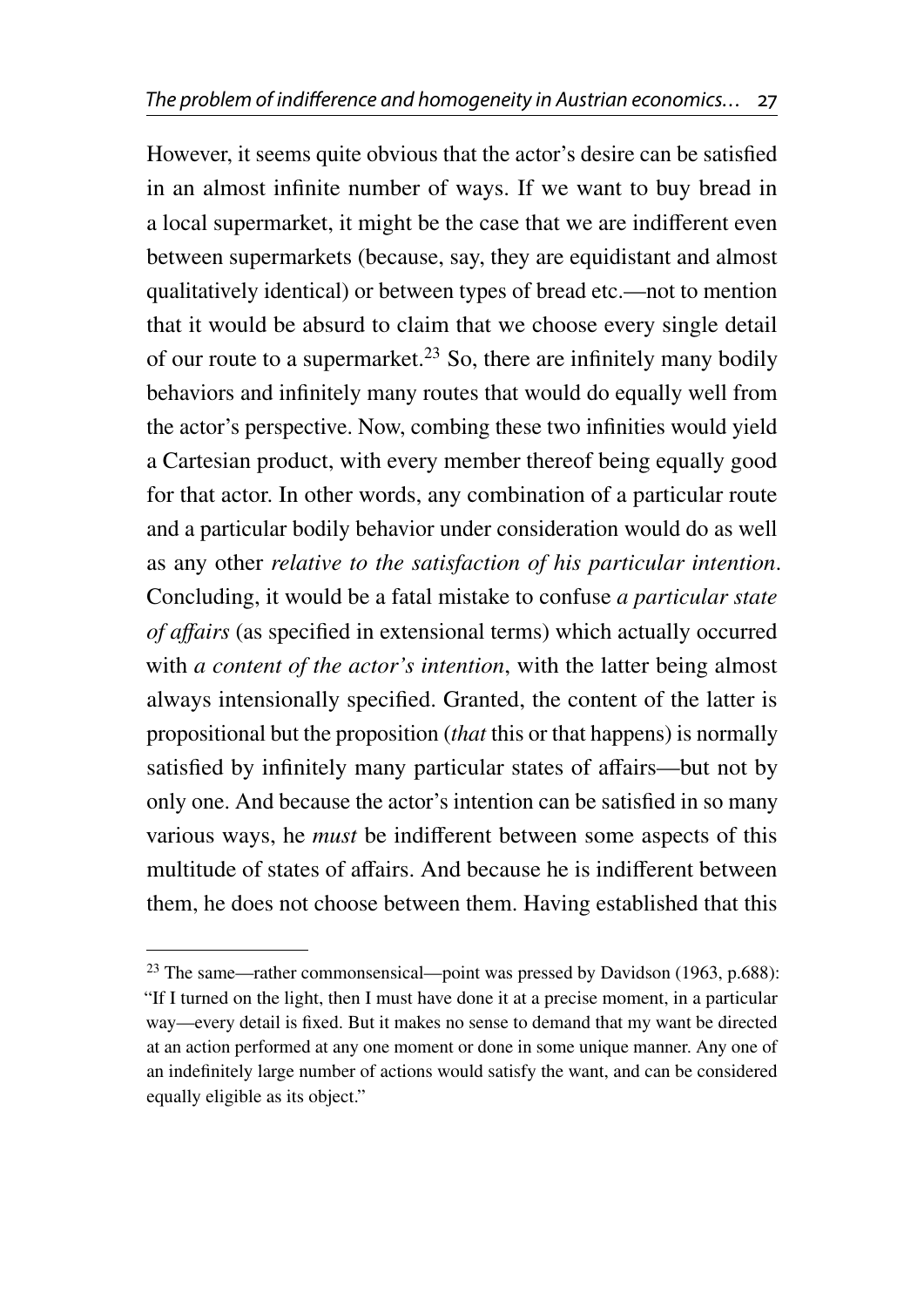possible retort Block might have availed himself of would not succeed either, let us move to the second perusal of the above-cited fragment from Block.

On the second reading, Block's position may be rendered true but then it would amount to the mere restatement of the law of marginal utility. In other words, what Block might mean is that *after the choice*[24](#page-19-0) of a particular unit of butter out of 100 of them we deal with a new supply of 99 units thereof. Before any action was taken, the marginal value of each of those units was the least important goal each of them could satisfy. Now, whichever unit was gotten rid of, the marginal value of the remaining units must have increased. Hence, if Block ends up with 99 units of butter, it is a matter of course that now the value of each of them (that is of a marginal unit) is higher than what it was when he had 100 of them at his disposal. Yet, as indicated above, this is tantamount to the mere restatement of the law of marginal utility and therefore irrelevant.[25](#page-19-1) Specifically, it yet again fails to explain why the choice—as Block claims—of this particular unit took place. Having said that, it is about time to go on to consider the Hoppean account of choice and indifference.

<span id="page-19-0"></span> $24$  But now, it is rather a choice between having an exchange (of a unit of butter for money) or refraining from it.

<span id="page-19-1"></span><sup>&</sup>lt;sup>25</sup> Note that if Block's response is read as the mere restatement of the law of marginal utility, then it might be argued that it is not only irrelevant to the problem at stake but also question-begging: the response is called upon to vindicate the law of diminishing marginal utility against Nozick's challenge, yet it depends for its success on the restatement of the law as a valid one. Furthermore, as we shall argue towards the end of the paper, the law in question is best understood, when grounded in the Hoppean correct description of an action and supplemented by sound counterfactual reasoning.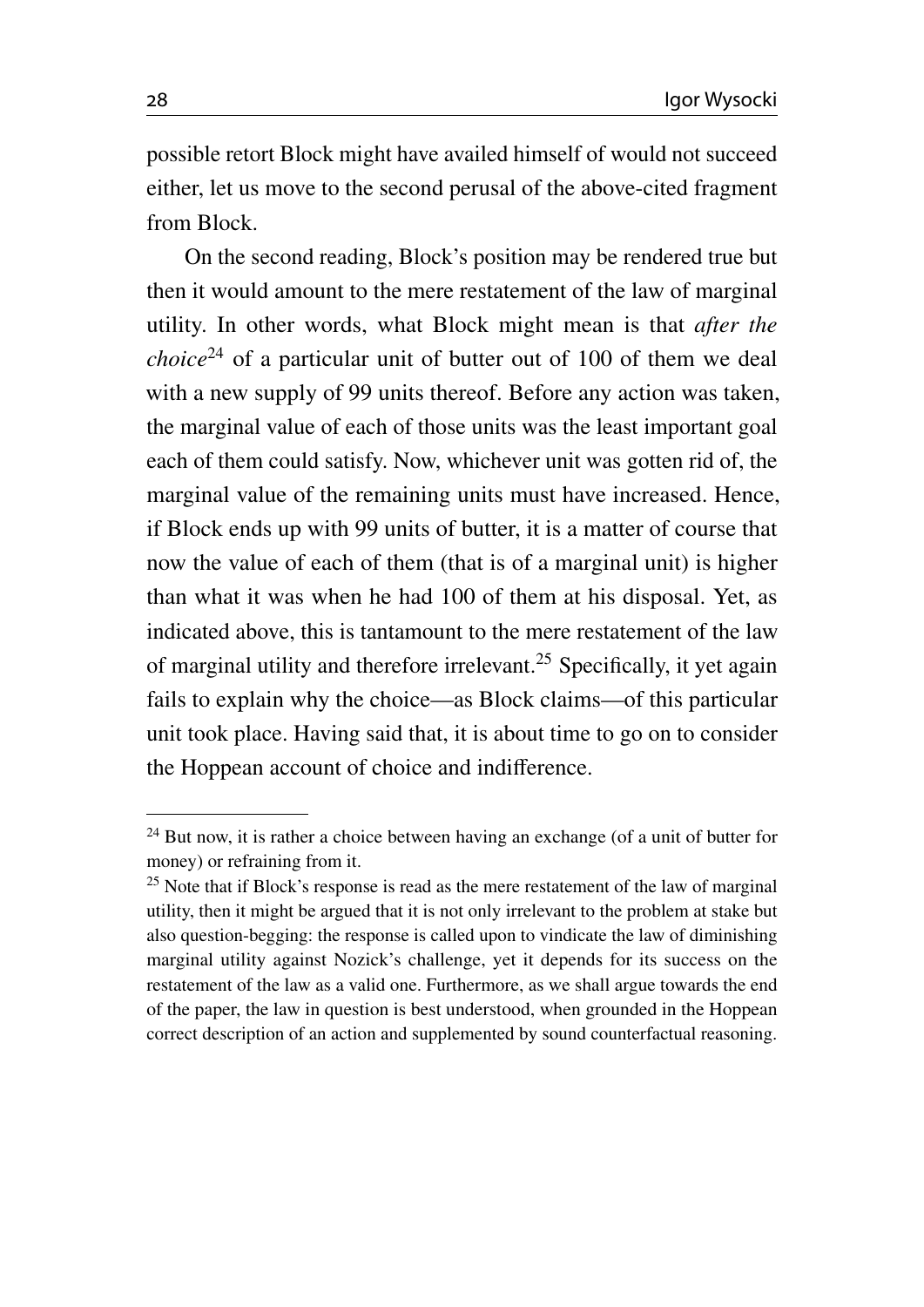## **5. Hoppe's account as a remedy for Block's shortcomings**

In this section, we are going to argue for two points: a) not only can a choice be modelled in such a way as to logically exclude the possibility of choice under indifference and b) there are additional reasons why we should endorse the Hoppean correct description of an action. We are going to stress on multiple occasions that it is not the case that the Hoppean account is just an *ad hoc* proposal aimed at solving the problem of indifference, for if it were so, it might be claimed that Hoppe does not solve the problem of indifference and apparent choice among the units of the same supply but simply assumes it away: after all, Hoppe suggests understanding choice as such that it necessarily excludes indifference.

Let us now try to determine whether the Hoppean [\(2005\)](#page-35-3) account fares any better when confronted with Nozick's challenge. First and foremost, it must be noted that—unlike Block's solution—it involves both doing justice to indifference<sup>[26](#page-20-0)</sup> (at least admitting that a man can be genuinely indifferent between some options) and barring it steadfastly from the realm of choice. Briefly speaking, Hoppe [\(2005\)](#page-35-3) maintains that one *cannot* make a choice under indifference. This "cannot" is definitely of logical nature and so, the truth of the proposition that a man cannot choose when indifferent derives its truth solely from its constituent concepts. Specifically, Hoppe *defines* choice in such a way that it entails the lack of indifference. That is, if man chooses  $x$ 

<span id="page-20-0"></span><sup>&</sup>lt;sup>26</sup> It should be constantly borne in mind that, after all, according to the majority of Austrians, indifference is not a praxeological concept (see: footnote 17). This is due to the fact that indifference cannot be demonstrated in action, as is usually reiterated by Austrians (see Block, [2009a;](#page-34-2) Block and Barnett II, [2010;](#page-35-9) Rothbard, [2011\)](#page-35-2). By no means can we deduce from any actual choice whether we were confronted with the units of the same good or with the ones of distinct goods.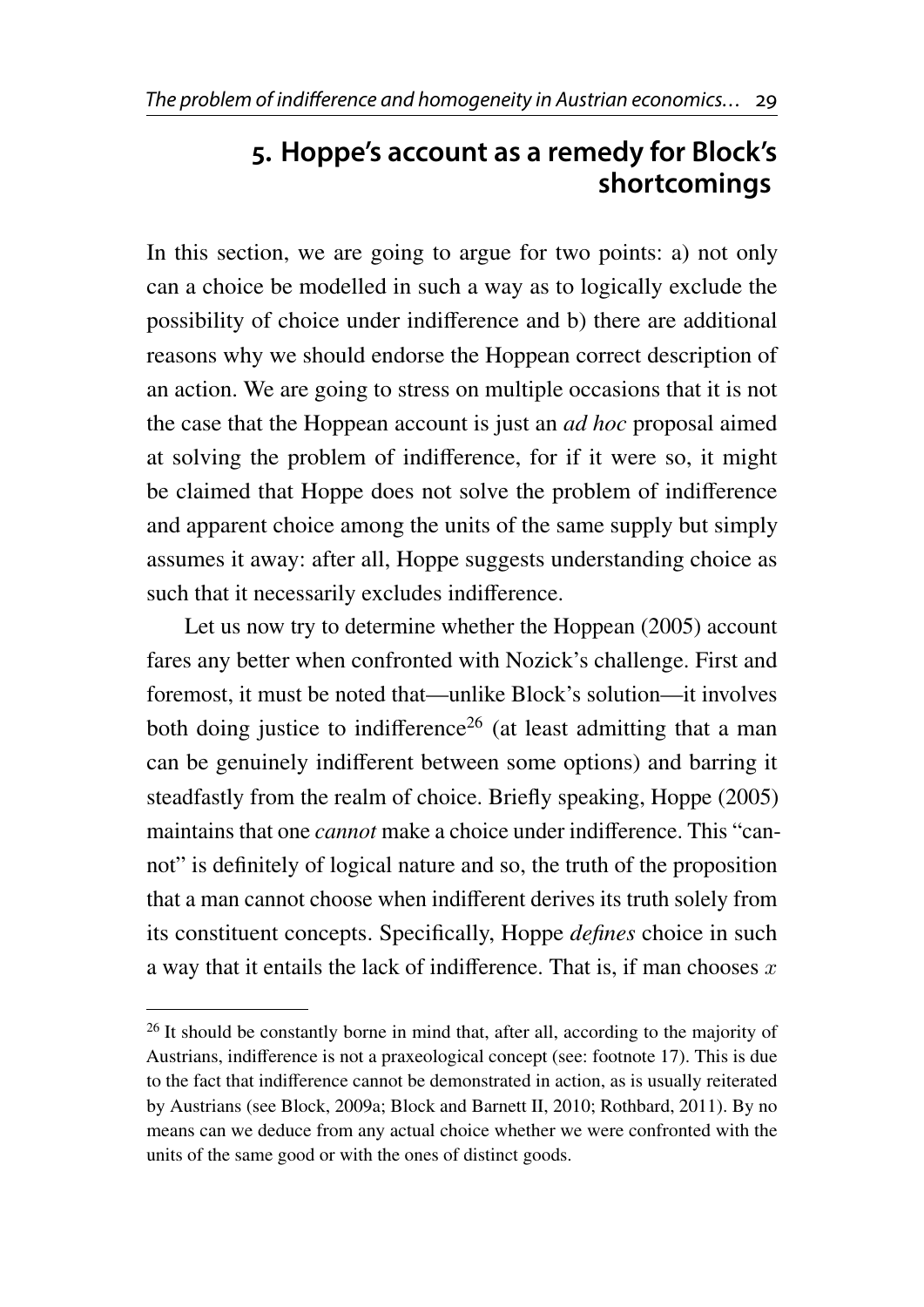over y, he is not (and, logically speaking, *cannot*) indifferent between the two. And conversely, he defines indifference in such a way that the very fact that the actor is indifferent between  $x$  and  $y$  implies that he does not (and *cannot*) choose between the two.[27](#page-21-0)

Based on the original Hoppean account just adduced, the following two relations must hold:

- 1. an actual choice between units  $\rightarrow$  strict preference for one of the units;
- 2. indifference between units  $\leftrightarrow$  no possible choice between the units.

At this point, we would do best to obviate one possible objection that might be raised against Hoppe. Note that it might be claimed that it can surely be the case that one cannot choose A over B *even if* one is not indifferent between the two and the reason might be that  $A$  is unavailable. Then it would look as though it is only indifference that entails the impossibility of choice, whereas the impossibility of choice

<span id="page-21-0"></span> $27$  Then again, if this were all there is to the Hoppean account, it would hardly count as a solution to Nozick's challenge. By contrast, Hoppe does indeed appeal to Searle's [\(1984\)](#page-35-12) distinction between internal-mentalist and external-behaviourist aspect of one's action, which definitely provides an independent reason counting in favour of the former's solution to the problem of indifference (vis-à-vis choice) in Austrian economics. In the forthcoming part of this section, we are going to build upon and thus sharpen Hoppe's (Searle's) insight by demonstrating that the there is a deep distinction between *a description of one's action under such an aspect that makes it intentional* and *the description of what one did* (whether intentionally or not). As we shall argue, the former captures not only the idea of what is chosen but also accounts for which maxim one acts on, thereby making it very useful in the assessment of the moral worth of one's actions. Briefly speaking, our agenda henceforth is to show that the Hoppean solution involving the correct description of an action is a powerful explanatory device shedding light on many aspects of human life, while not being a mere stipulative *ad hoc* move (the definitional exclusion of indifference from the realm of choice) aimed at saving Austrian economics from Nozick's challenge.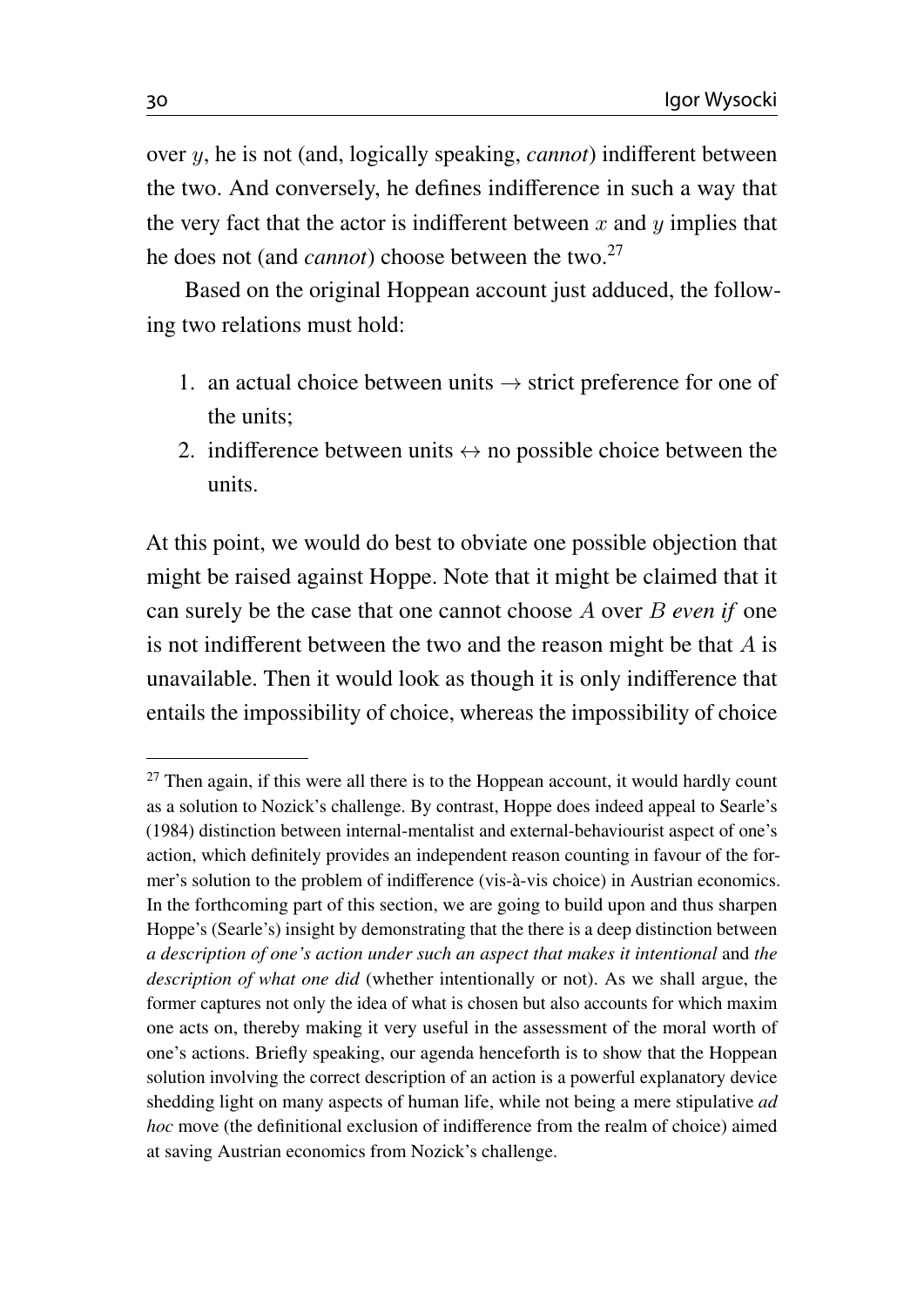would fail to entail indifference. However, this merely psychological (in the absence of action) fact that an actor prefers  $A$  over  $B$  would be of no interest to Austrian economics with its commitment to the doctrine of demonstrated preference (see *inter alia* Rothbard, [2011\)](#page-35-2). Simply stated, the actor's preferences that cannot be demonstrated in action are not part and parcel of this school of thought. Therefore, whenever we speak of the possibility of choosing  $A$  over  $B$ , this presupposes that both  $A$  and  $B$  are available. And that is why the only reason why an actor cannot choose (given our presupposition) between A and B is that he is indifferent between them. And this is why it is the relation of equivalence that holds between indifference between some units and an inability to choose between them. Having preempted this possible rejoinder, let us cite some textual support confirming that Hoppe [\(2005,](#page-35-3) p.91) indeed perceived the relation between choice and difference in the way reconstructed above:

Likewise, a mother who sees her equally loved sons Peter and Paul drown and who can only rescue one does not demonstrate that she loves Peter more than Paul if she rescues the former. Instead, she demonstrates that she prefers *a* (one) rescued child to none. On the other hand, if the correct (preferred) description is that she rescued Peter, then she was not indifferent as regards her sons.

Clearly then, if the mother chose (the preferred description) to save Peter, she thus demonstrated the strict preference for him over Paul, which exemplifies relation 1) cited above; whereas the relation 2) is most tellingly (however indirectly) elucidated with the proverbial Buridan's ass wavering over two identical bales of hay (Hoppe, [2005,](#page-35-3) p.91):

Lastly, consider Buridan's ass standing between two identical and equidistant bales of hay. The ass is not indifferent and yet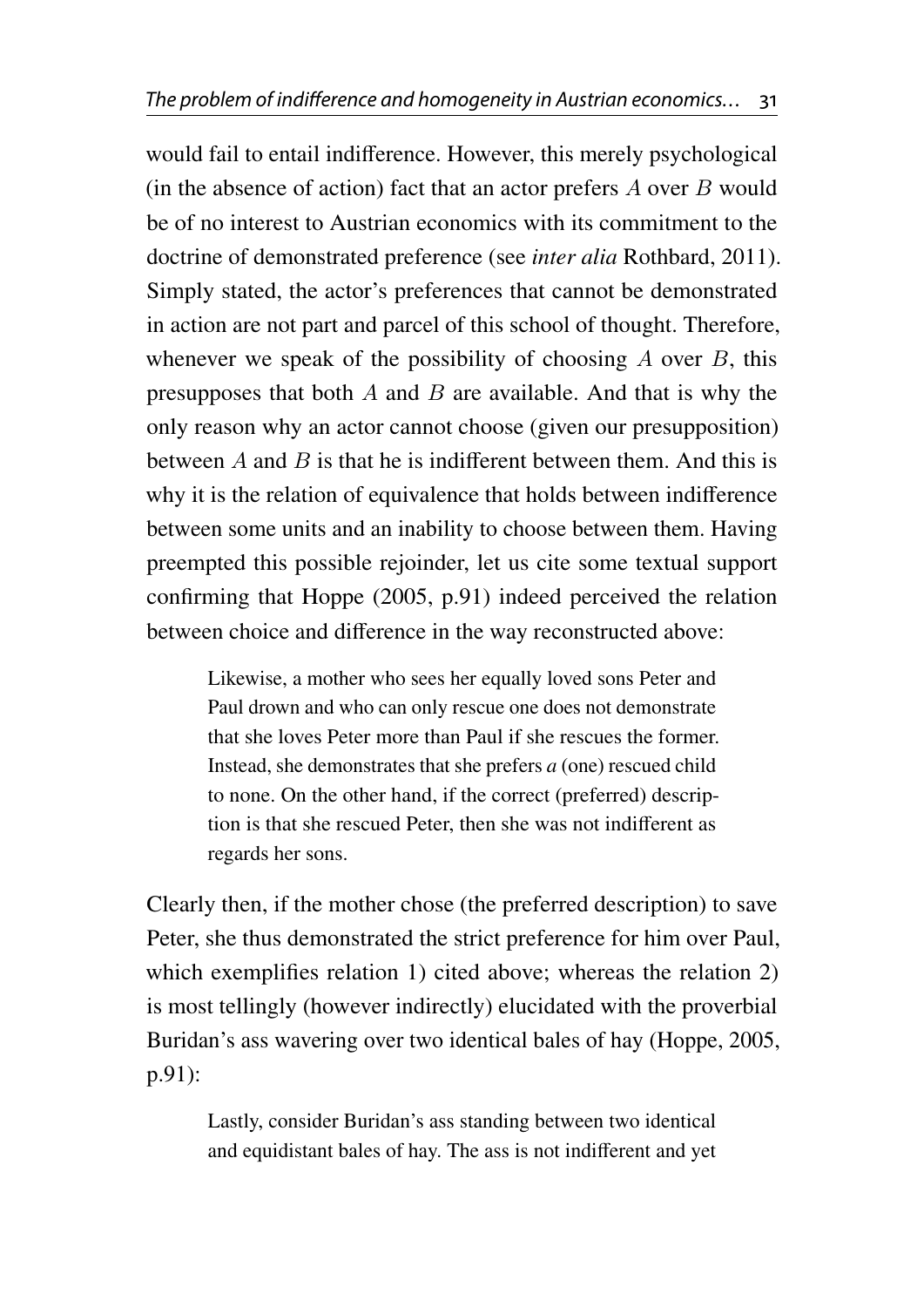chooses one over the other, as Nozick would have it. Rather, it prefers *a* bale of hay (whether it is the left or the right one is simply not part of the preferred choice description), and thus demonstrates its general preference of hay to death.

The relation 2) can easily be inferred therefrom: the ass being indifferent between these two bales of hay, did not *choose* between them; rather, he chose *a* hay over death, which, eventually, implies its preference for the former over the latter. Having said that, it is high time to ask what are the merits (or demerits?) of the Hoppean account? And in particular: why is the Hoppean account superior to Block's and how does former address Nozick's challenge? To test Hoppe's position, let us apply it to the scenario of giving up a pound of butter cited above.

There are two logical possibilities here. If the actor views all 100 units of butter as genuinely equally serviceable, then all of them fall into the rubric of the same economic good. Then *any* correct description of his action would not involve any choice *between these units*. It is certainly the case that it is strict preference that guides the actor's choice; yet, this choice is not between the units assumed to be equally serviceable.[28](#page-23-0) It is this very point that Block does not concede, thereby running into all the above-mentioned conceptual problems. So, positively speaking, how to account for the transaction that occurred? The solution seems fairly straightforward: since the actor *did* indeed give up the 72nd pound of butter (while holding all of them equally serviceable), he must have preferred giving up *a* unit of butter for some pecuniary equivalent. In other words, the actor preferred one unit of butter less, but some increment of money to retaining his entire

<span id="page-23-0"></span><sup>&</sup>lt;sup>28</sup> Remember, all these units would then fall into the same equivalence class (with indifference between the equivalence relation dividing all economic means into mutually disjoint classes) *within which* an actor does not (and cannot) choose.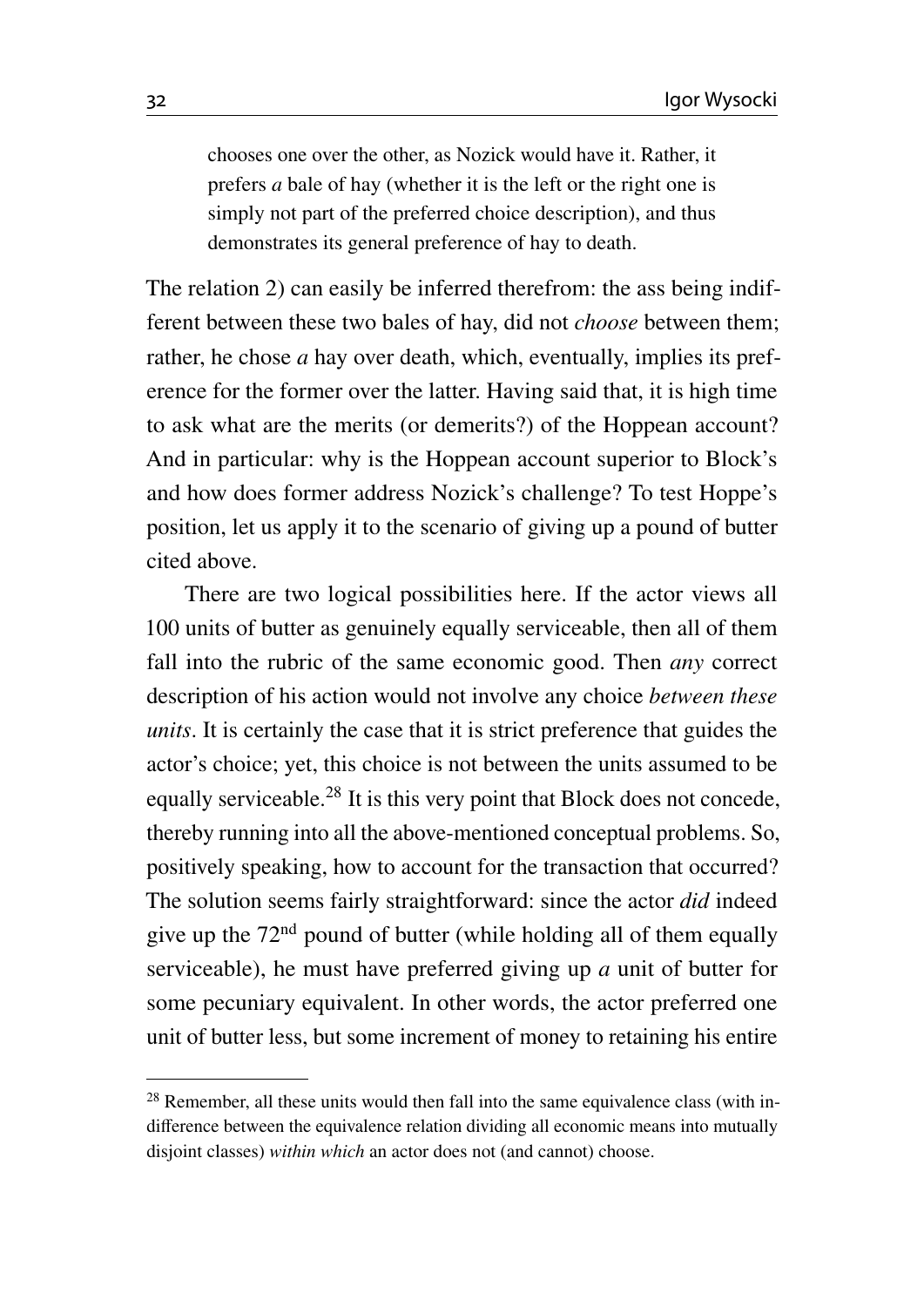stock of butter but depriving himself of an opportunity to earn this money. The second possibility is that the correct description of an action is that the actor really dispreferred that  $72<sup>nd</sup>$  unit that he actually gave up. If so, that unit was not the same economic good as all the other units in the first place and therefore, trivially, the original supply of 100 units was heterogeneous. At the very least, there were at least two classes of economic goods involved as the unit actually given up was *ex hypothesi* (due to the correct description of the action) valued less than any other.

For the time being, let us return to the celebrated Hoppean thought experiment with mother saving either Peter and Paul from drowning and let us suppose that Block could still argue that the mother could not be indifferent between Peter and Paul under any circumstances once she saved Peter. The bone of contention then would be *the act of saving Peter* and whether the fact that the mother (at least according to one description of her action) did save Peter in turn implies that the mother did indeed choose to save Peter. Let us analyze more closely this tack that Block might try. Block's point against Hoppe would be decisive if the act of *saving a particular child* (under this description) instead of another were inherently *preference-implying*. That is, Block would succeed if we can infer from *the fact* of saving a particular child (or from bringing about the event of a particular child being saved) that this particular child was preferred to the other. Yet, there is a deep distinction favored by Davidson [\(2001\)](#page-35-13) between *what an actor does* (including his primitive action consisting in his bodily movements up to everything they cause) and what he does *intentionally*. As Davidson [\(2001,](#page-35-13) p.45) put it: "[. . . ] although intentionality implies agency, the converse does not hold." Therefore, it would simply beg the question to say that by the act of saving Peter the mother demonstrated her preference for Peter over Paul. As established above by alluding to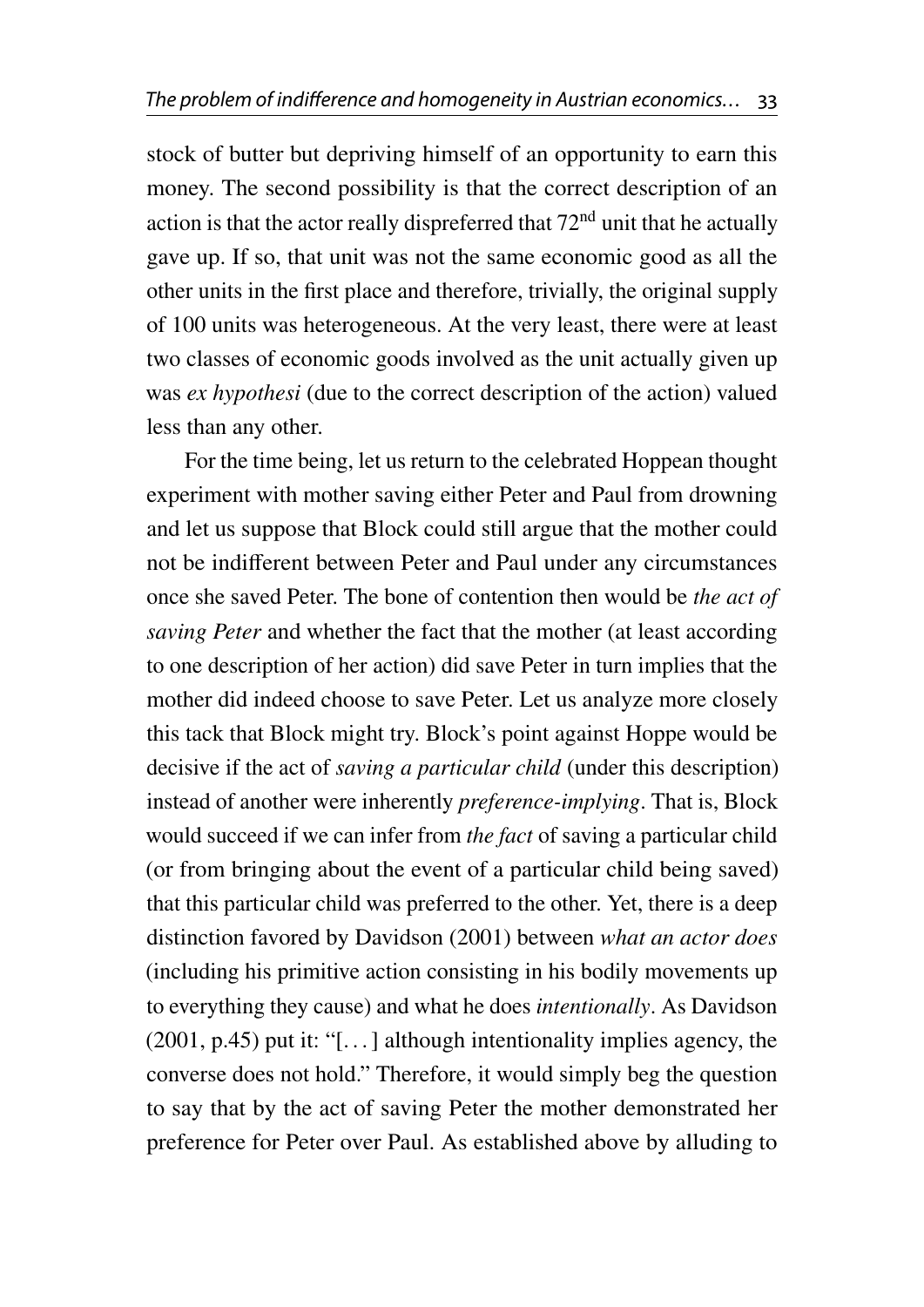the Davidsonian insight, from the event that the mother authored, we cannot infer *which aspects thereof were informed by her preference*. Therefore, not to beg any questions, we should treat the act of saving Peter in *the non-choice*—(and hence also non-preference)—*implying* sense. Alternatively, just to remain neutral on whether the mother did actually choose to save Peter or chose to save *a* child, we could say that what the mother *in fact did* was to save Peter. After all, to say that the mother saved Pater is only *to attribute her agency* to this event (in other words, it is to say that she *authored* the event of Peter having been saved), which does not imply that she saved Peter *intentionally.* And this is the key insight which, in our view, counts in favor of the Hoppean account. Just to reiterate, there is a distinction to be drawn between the authored event (Peter being saved) and this description of the mother's action that makes it intentional (e.g. saving *a* child). It is only the latter description that accounts for what the mother intended to do, and hence chose. Therefore, we can easily conclude that it is only *some aspects* of the authored event that an actor intentionally brings about or chooses to bring about. For example, assuming that the latter description is a correct one, the mother was not choosing between her children, although it is true what she *in fact did* was to save Peter. Finally, authored events are defined in extensional terms (with all minute details being fixed), whereas the actor's intentions (strictly speaking, their propositional content) is envisaged in intensional terms. And it is what Hoppe [\(2005\)](#page-35-3) hints at throughout his paper: it is the idea that what the actor genuinely *chooses* is reflected in his (from his privileged first-person point of view) preferred description of the action.

To further reinforce the Hoppean point of the correct description of an action, we can also resort to Parfit's [\(2011,](#page-35-14) p.289) incisive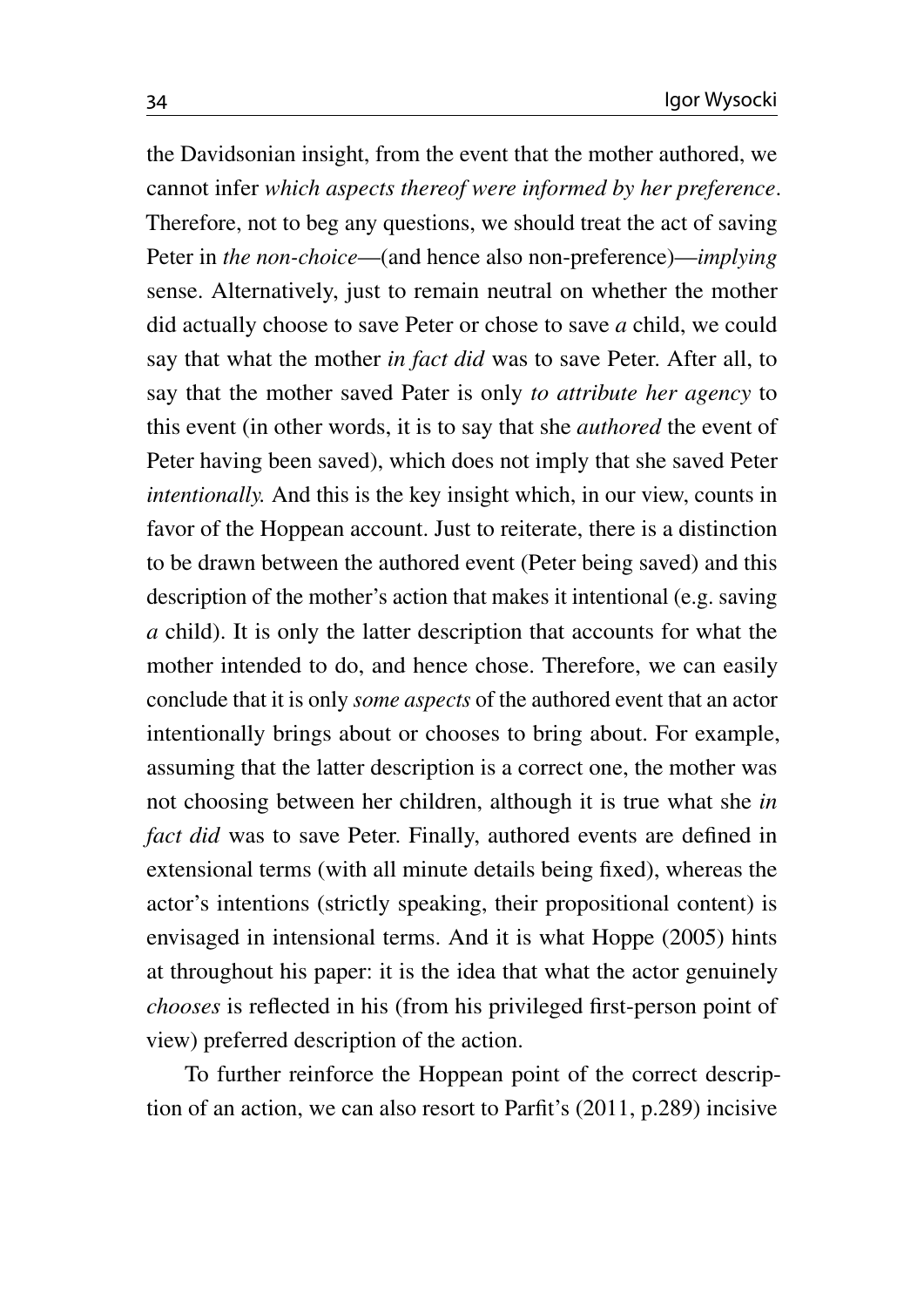remarks (though literally located within the context of Kant's philosophy) related to the issues of adequately describing on what maxims people actually act:

Whether some act is wrong, Kant's formulas assume, depends on the agent's maxim. Of the maxims that Kant discusses, most involve some policy, which could be acted on in several cases. Two maxims may be different, though they involve the same policy, because they involve different underlying motives or aims. Two merchants, for example, may both act on the policy 'Never cheat my customers'. But these merchants act on different maxims if one of them never cheats his customers because he believes this to be his duty, while the other's motive is to preserve his reputation and his profits.

This quote could aptly illustrate our (and Hoppean) intuition that two identical behaviors could then translate into two distinct actions, depending on the way we frame our goals. Or to use Parfit's language, the actor's observed particular behavior cannot unambiguously point to a maxim he is acting upon for the former may be compatible with practically infinitely many varieties of the latter. After all, the relation between a maxim and behavior is many-to-many. A given maxim an actor is acting upon may be instantiated in infinitely many behaviors and vice versa: as we say, a given behavior may translate into many maxims. And now, the way of getting to a correct description of an action was brilliantly illuminated by Parfit [\(2011,](#page-35-14) pp.289–290). The author considered acting on the following highly specific maxim: stealing some wallet from some woman dressed in white who is eating strawberries while reading the last page of Spinoza's *Ethics*. Ethical objections connected to acting on such rare maxims aside, the author suggested the following to determine which maxim is actually guiding our actor: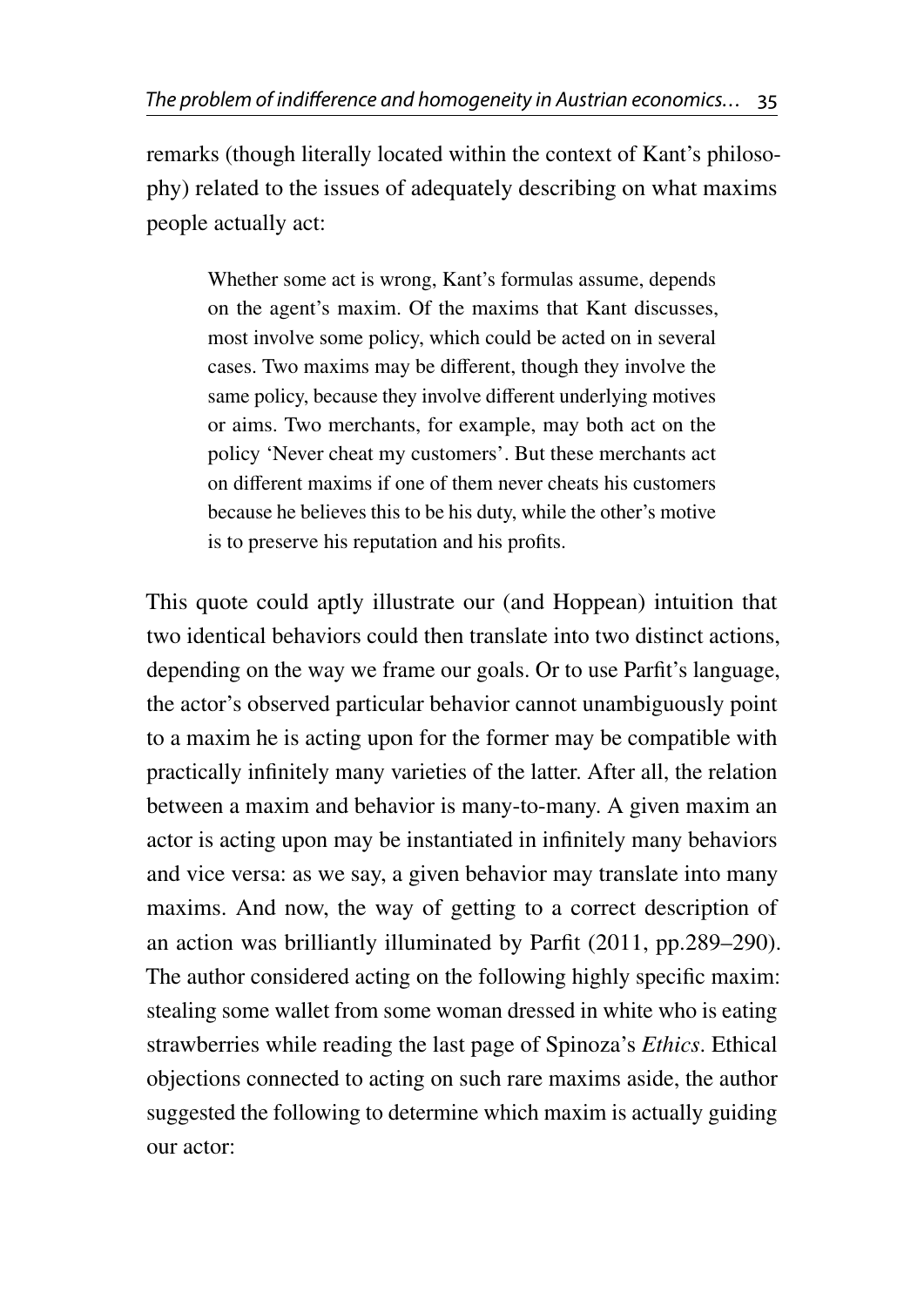This objection can be partly answered. Just as it is a factual question what someone believes, or wants, or intends, it is a factual question on which maxim someone is acting. And real people seldom act on such highly specific maxims. When we describe someone's maxim, as O'Neill and others claim, we should not include any details whose absence would have made no difference to this person's decision to do whatever he is doing. In a realistic version of my example, I would have stolen from my victim even if she had been dressed in red, or had been eating blueberries, or had been reading the first page of *Right Ho Jeeves*! My real maxim would be something like 'Steal when that would benefit me.'

So now, do not the above considerations perfectly correspond with the Hoppean distinctions between choice, indifference and the correct description of an action? To put it more specifically, it should by now seem obvious that physical objects  $A$  and  $B$  cannot constitute two distinct economic goods when they do not figure in the correct description of an action. In other words, whether  $A$  or  $B$  is employed *cannot make a di*ff*erence* to the actual maxim we are acting on. If our maxim (preferred description of an action) is to save *a* child, it simply follows that any child would do equally well. The mother cannot be rendered worse off when Peter (or Paul for that matter) is saved simply because both of these scenarios count as the satisfaction of the very same policy of ours. And that is the reason these two (only seemingly distinct) goods are actually the same economic good and it is precisely for the very same reason that we do not choose between them.[29](#page-27-0)

Finally, let us note that Nozick's challenge leaves the Hoppean position unscathed. Nozick's point is simply irrelevant once we sub-

<span id="page-27-0"></span> $29$  First, it appeared as if indifference between A and B analytically entailed the impossibility of choosing between  $A$  and  $B$  (what we christened Hoppe's stipulative move). Now it seems we found another reason why indifference between two units and the impossibility of choosing between them must go hand in hand.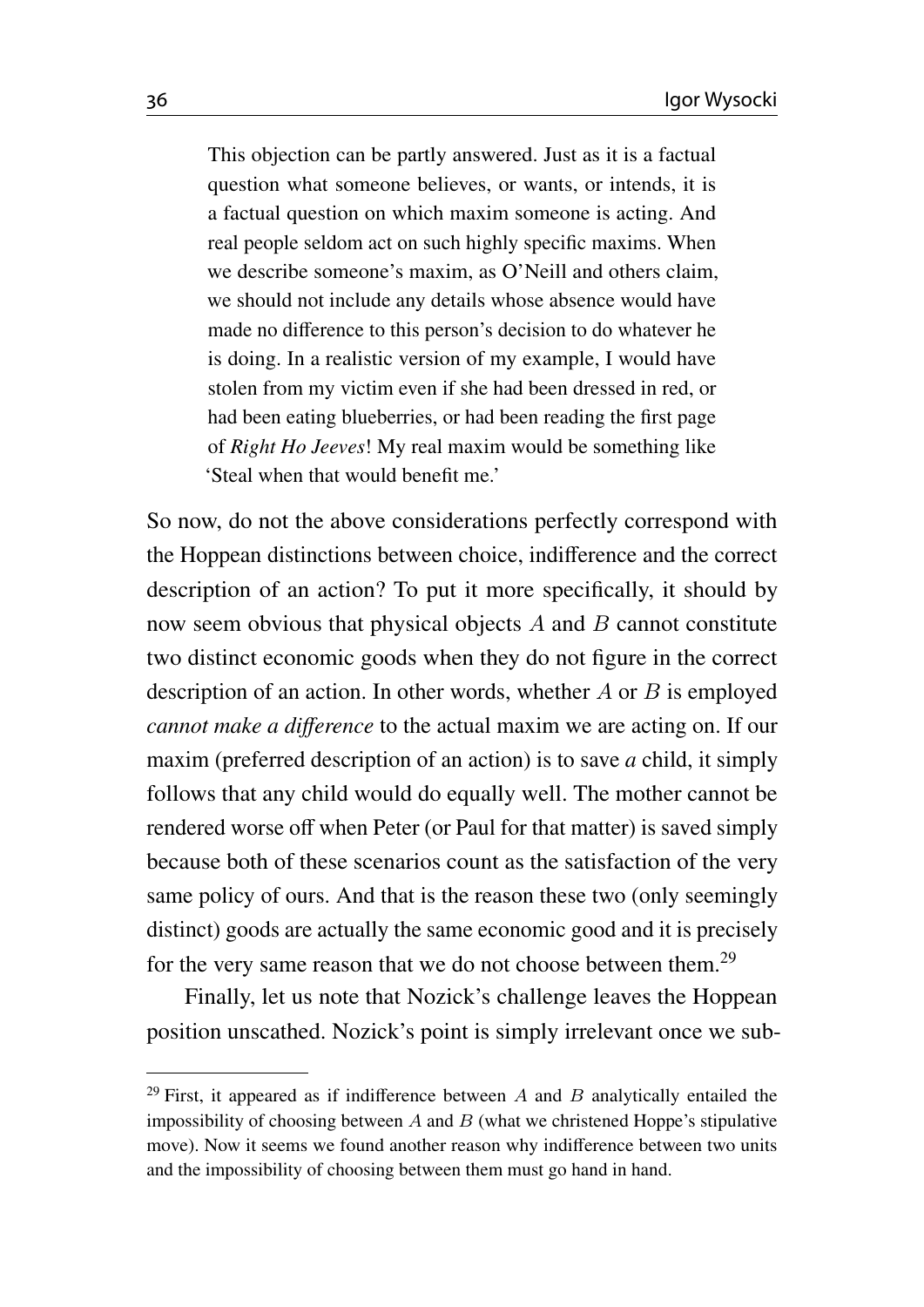scribe to the Hoppean account of choice. To conceptualize a supply, Austrians have to employ the notion of indifference—fair enough. Yet, whenever any two units are the units of the same commodity, they shall never figure in a description of one and the same action. In other words, once any two items represent the same economic good, there is no choice between them. Therefore, a choice under indifference—an anathema to Austrians—is rendered impossible now. We might also put the above point in the jargon of philosophers of actions, when two—economically identical—goods are at stake, our goal (maxim) is satisfied to the same degree regardless of whether one good or the other is employed. Since the correct description of an action might be mute on the employment of a *particular* good (as opposed to the use of a *type* of good), it follows that two *numerically* distinct physical items being equally serviceable in the performance of an action in question must count as the same economic good simply because *the satisfaction conditions* of our actions<sup>[30](#page-28-0)</sup> do not discriminate between these two units.

## **6. Extending the Hoppean framework: stating the law of diminishing marginal utility**

Before we sharpen the formulation of the law of diminishing marginal utility, we need to take heed of one conceptual trap we might fall into. As we were pointing out throughout the paper, the meaningful (nontrivial) formulation of this law depends on the independent notion of the same economic good. Additionally, we posit that a given stock of units may be considered by an economic actor as a supply of *the same commodity* only relative to a given moment. Strictly speaking, it

<span id="page-28-0"></span><sup>30</sup> These, of course, follow from the correct description of an action.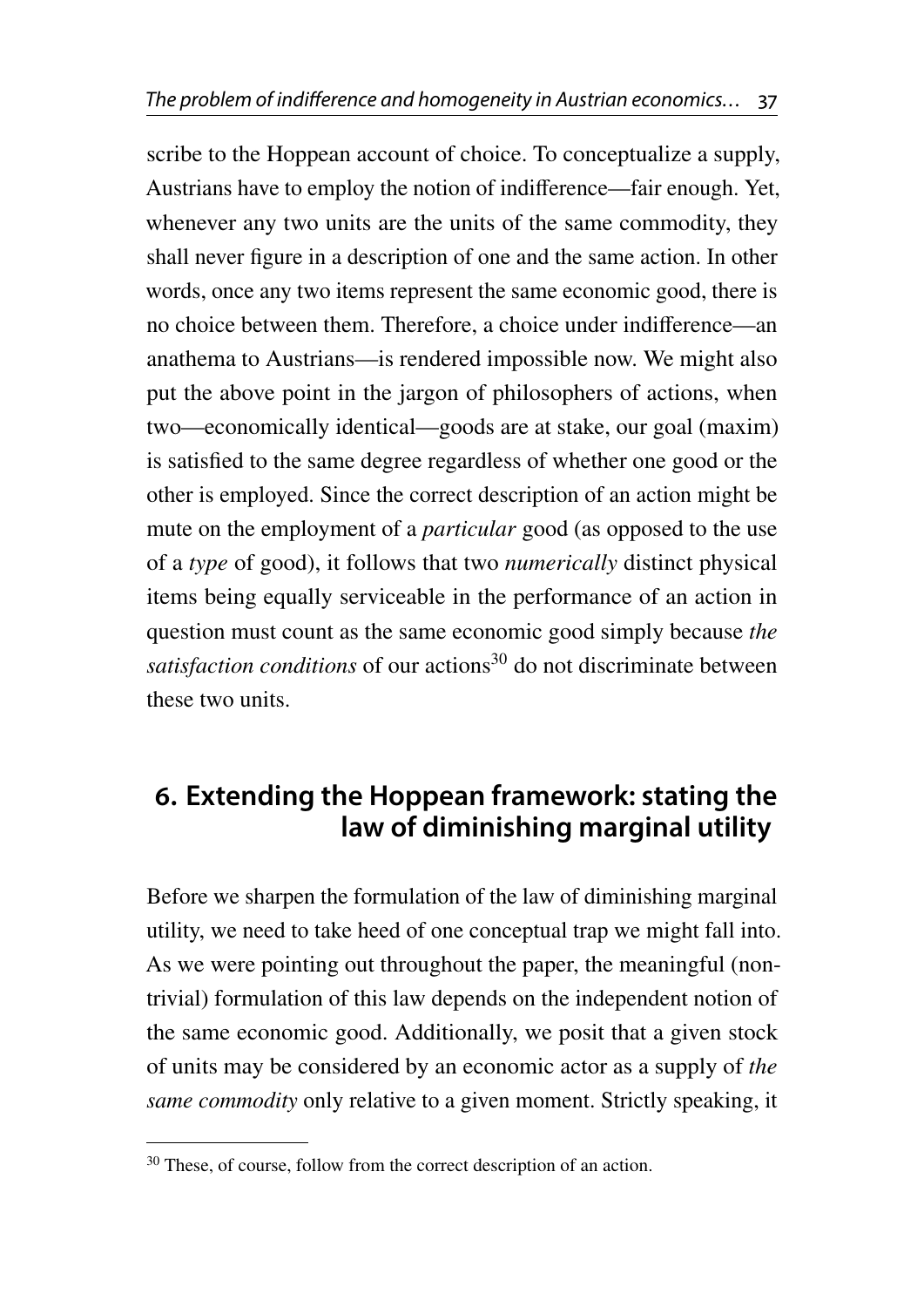is a matter of course that human action is sequential (in a temporal sense) by nature; yet, an actor at  $t_1$  may envisage the way he is going to employ consecutive units at later times. This *double time indexation* one standing for a given moment in which an actor envisages the employment of his successive means and the other standing for the *actual* time at which they are employed—is necessary. For suppose *arguendo* that our only time indexation is the time of the *actual* employment of the means for the satisfaction of our goals.Then, we submit, the hope of formulating the desired law would be forlorn. In fact, if we apply the said single index, we would observe that the marginal utility increases once we deal with fewer and fewer units. Certainly, it is impossible to still speak of the same commodity when the marginal utility varies. So, generally speaking, if we have n units of apparently the same commodity, and once we employ the n<sup>th</sup> one, we end up with the supply of n-1 units. The marginal utility of the latter supply is higher than in the original one. However, even the above statement is one not entirely correct. For, remember, to state that the marginal utility diminishes once the supply gets smaller and smaller, it must be *the supply of the same economic good*. As we can see, *the single indexation* would not enable us to formulate the law of diminishing marginal utility. Rather, it would depend on the very law we are trying to formulate. Note, our aim still is to develop a robust notion of a supply of the same commodity. Only then can we show that marginal utility would indeed increase once the said supply shrinks.

So, just to introduce our allegedly necessary double indexation, let us put forward the following notation. As promised, each unit is to be indexed for time twice in the following manner: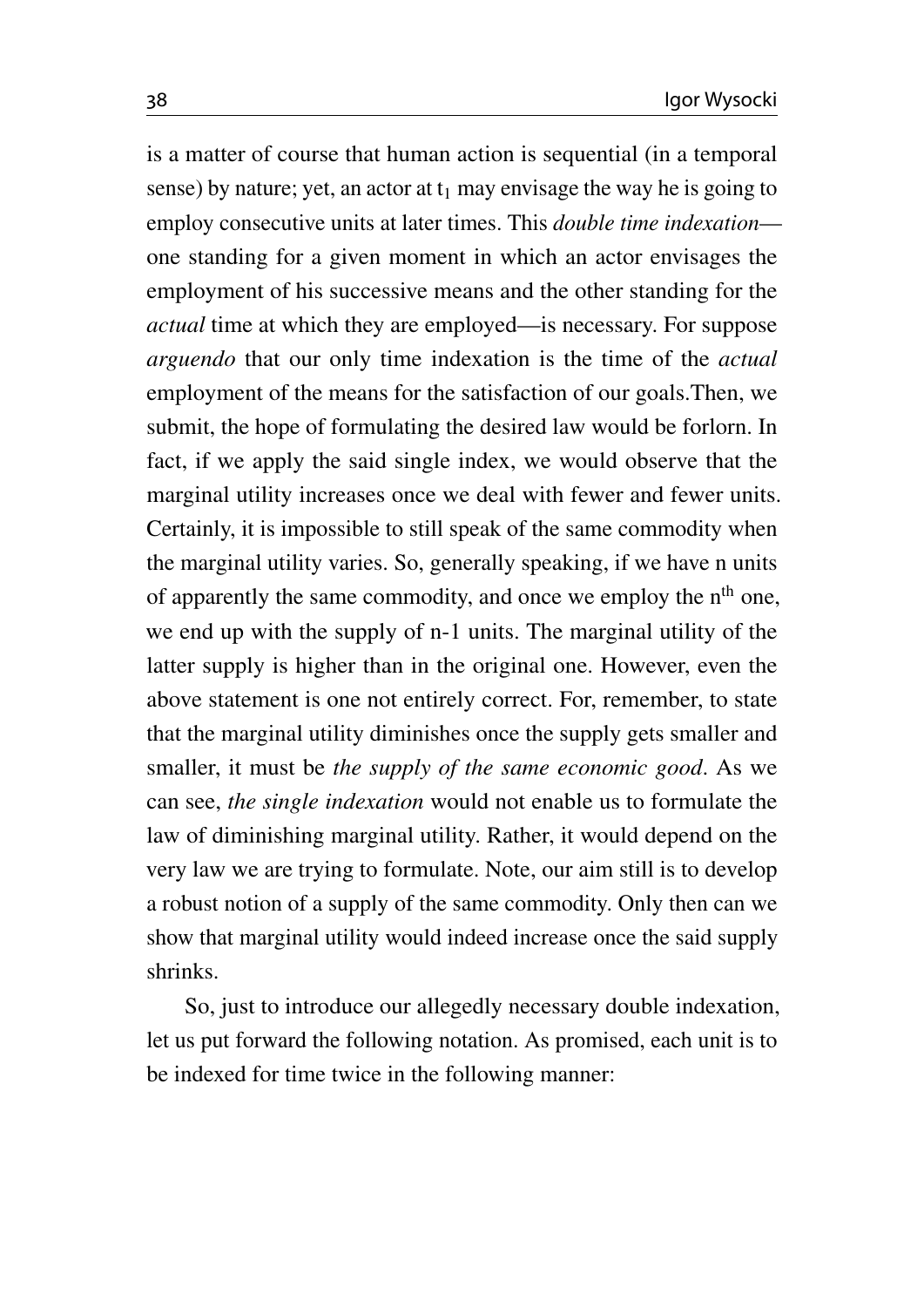- 1. It is going to be indexed *for the time of its actual employment*, with the time being indicated in the subscript. So,  $u2<sub>3</sub>$  is to be read as *the second unit* employed at t<sub>3</sub> (time 3).
- 2. Additionally, it is going to be indexed *for the moment in which an actor imagines its future employment*, with this moment being indicated in the superscript. So, adding to our previous example,  $u2_3^1$  is to be read as how an actor imagines at  $t_1$ how the second unit is to be employed at  $t_3$ . Note, we allow the time variables in both indices to range from the present  $(t<sub>1</sub>)$  onwards up to the conceivable future. Yet, the time of envisaging the employment of the units must be earlier than the actual employment of the units. In other words, the natural number in the superscript must be lesser than the number in the subscript. After all, intuitively speaking, once a means was utilized, there is nothing to economize any longer.

So, armed with the above formal notation and having in mind the condition that given units can be viewed as constitutive of a supply of the same commodity only *relative to a given moment*, we can now state what it is for a given set of units to be perceived as economically identical. What would, for example, make u1 and u2 units of the same commodity, as viewed now (at  $t_1$ ) by an economic actor? Formally speaking, it would mean that for any t (in the subscript, which is the time of the actual employments of these units), the actor is indifferent (*now*) between  $u1_t^1$  and  $u2_t^1$ . To put it verbally, at least as of now, the actor believes that he can swap these units in any time in the future without any loss of utility (or satisfaction for that matter). Still in other words, he *now* believes that it is a question of indifference whether he employs u1 at any time instead of u2 at that time. Note that we can easily understand that a unit can preserve its *economic*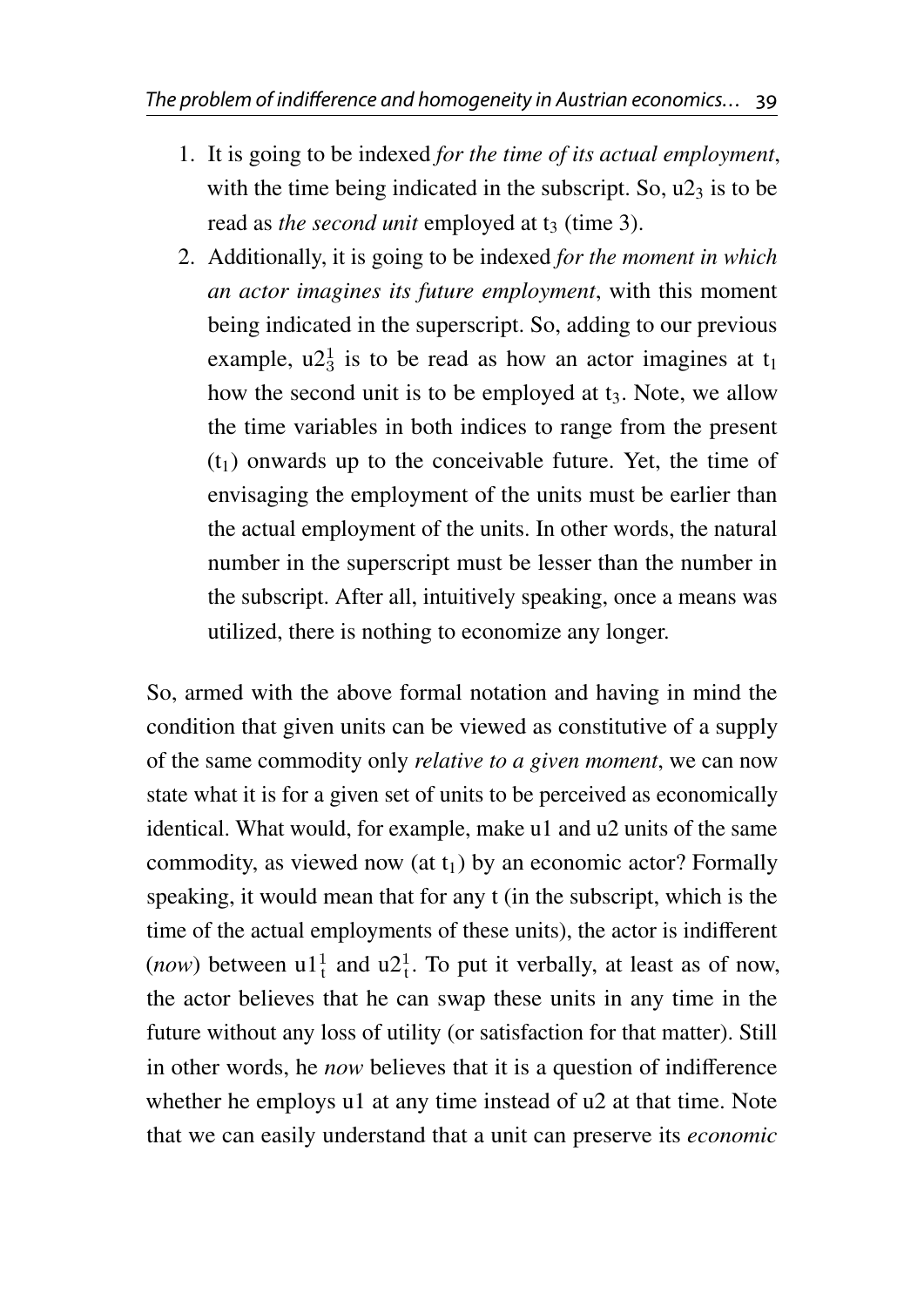identity over time, which, incidentally, does not run counter to the universal fact of time preference. After all, we assume as a correct description of our consecutive actions that a given unit (say, u1) over certain time is equally serviceable as any other unit in our set. If an actor believes that u1 can be put to use at  $t_1$  as well as at, say,  $t_8$ , then there is no preference for the employment of this unit now to its employment later. By no means does that threaten the universal law of time preference. Quite the contrary, when we genuinely find (now) some set of units equally serviceable across a given range of time, then, logically speaking, these units are viewed as economically identical *across that time.* In other words, for any unit in that set, there is no preference for its use at any particular time over any other. When it comes to the satisfaction of ends, the situation is diametrically different. We do satisfy our ends in a descending order of their importance over time. Yet, our means are *believed* (correct description of an action) to be equally serviceable over that very time. By assumption then, any of the said units can be equally well employed at any time.

Let us represent our rather intuitive findings more rigorously and generally. Let S be a set of n number of units, which are believed to be equally serviceable. Let e be a number of ends each of the units is *believed* to be able to satisfy equally well. Let also  $n \le e$ . The last requirement is important for if n were greater than e, then some of the units in S would not count as economic goods (for a proper subset of S would already satisfy all the ends the means are supposed to be able to satisfy). Now as long as we consecutively allocate any of these units to less and less important ends (starting from the most important one), then there are e! number of scenarios an actor would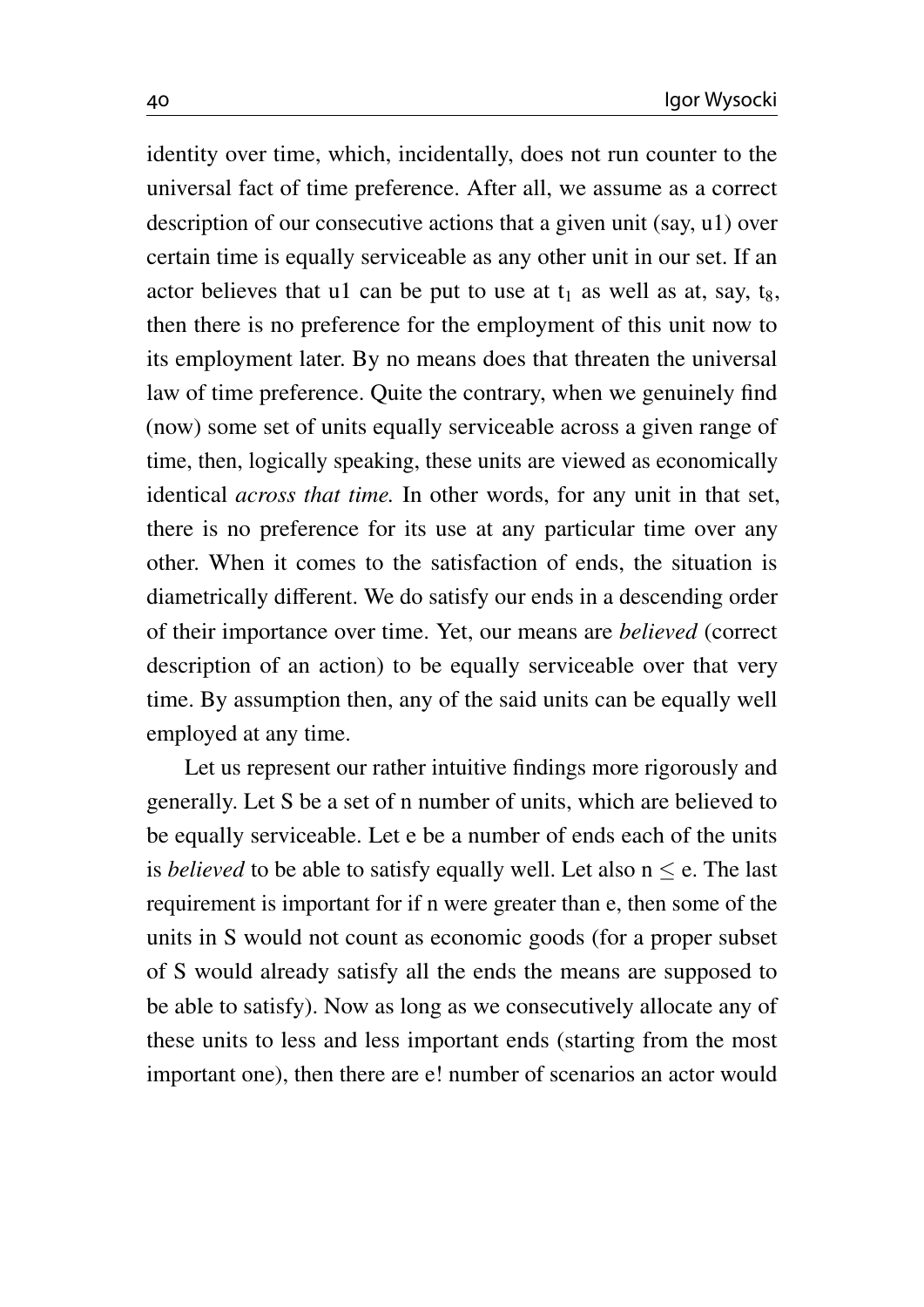be indifferent to.<sup>[31](#page-32-0)</sup> Remember, the indifference relates to the means consecutively employed, but not the ends. The latter are obviously satisfied in the descending order of importance.

To conclude, let us show that the law of diminishing marginal utility firmly rests on correct description of (sequential) actions and does not depend on any *actual employment* of the units of the same commodity in question. Let us consider a set of units at time  $t_1$ . Suppose an actor has at his disposal three eggs, which he finds equally serviceable. For the sake of simplicity, let us assume each of these eggs can equally well satisfy three needs (in the descending order of importance):

- 1. Throwing one at one's enemy window;
- 2. Eating one hard-boiled;
- 3. Eating one soft-boiled.[32](#page-32-1)

As established above, if our three eggs are *believed* to be able to equally satisfy these three needs, we would end up with 3! (which is 9) possible scenarios of satisfying these ends with our three economic goods among which our actor would be indifferent. The value of the marginal unit now is the third end since it is this end that one would not satisfy if one were to give up or lose one of his eggs. Now, we claim that the law of diminishing marginal utility (in a truly Austrian spirit) does not depend on the actual employment of our eggs. Rather,

<span id="page-32-0"></span><sup>&</sup>lt;sup>31</sup> The number of ends unsatisfied will be e-n. These will be the ends figuring at the bottom of the actor's value scale. Furthermore, as we can see, the Hoppean account can be given a temporal dimension. Now we can say not only that saving Peter is as good as saving Paul *now* but also that some (temporal) sequences of actions are considered as good as some other. In our case discussed above, there are e! of such equally good sequences of actions from the perspective of some economic actor.

<span id="page-32-1"></span> $32$  Also, for the sake of simplicity, let us assume that our marginal unit here is just one egg; that is, there no ends that are to be satisfied with either two or three eggs (put together) from the perspective of this actor.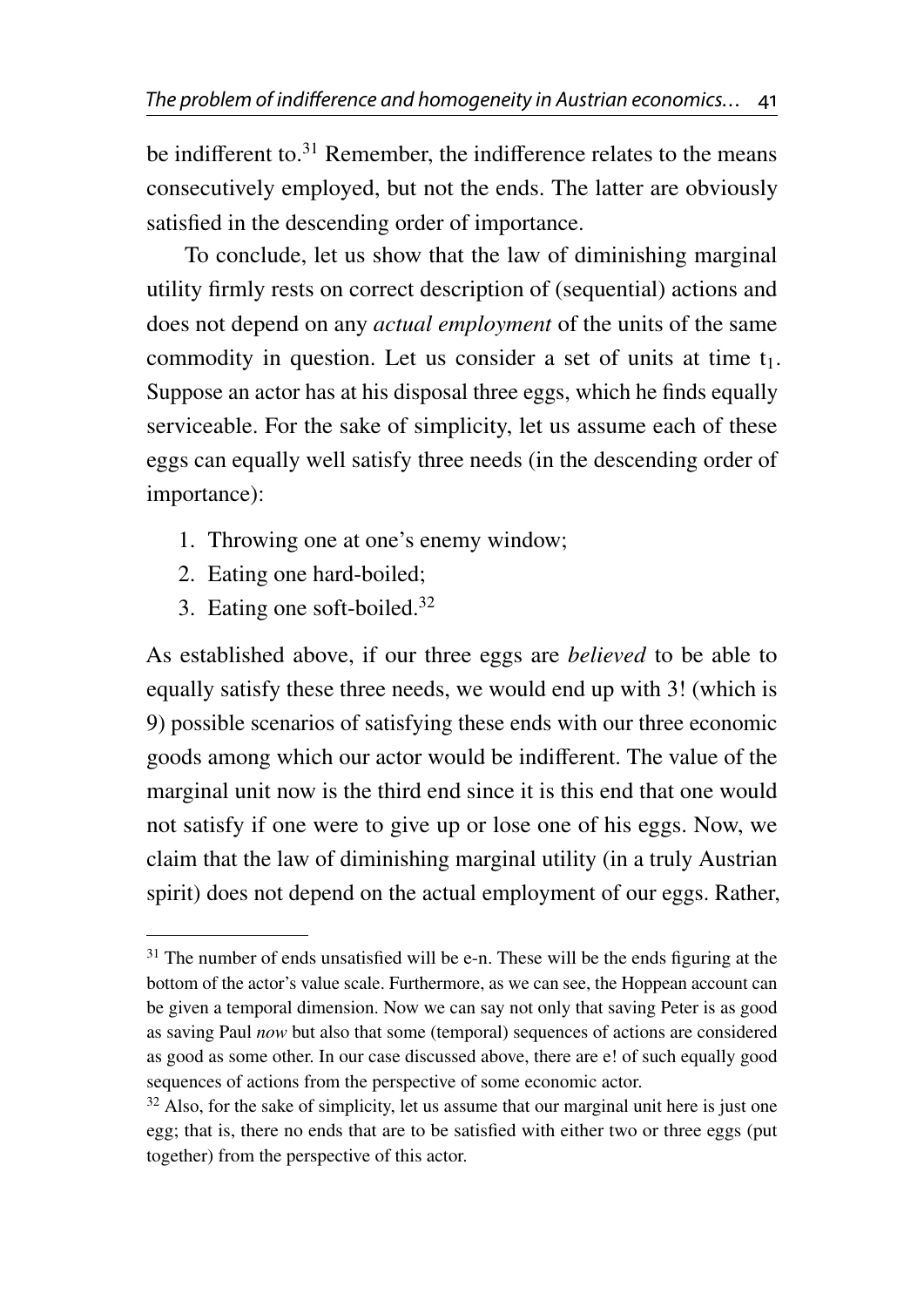the law should be conceived of *counterfactually*. That is, holding an actor's correct description of his ends and his relative value rankings fixed, we should imagine how the same actor would value a marginal unit of his shrunk supply. To illustrate, suppose an actor lost his third egg and is now (contrary to fact) left with only two of them. Then, the value of his marginal unit would be the second end (eating it hard-boiled) for if he were to lose either of the two remaining eggs, the need that would be then left unsatisfied would be eating an egg hard-boiled. So, we posit, while building upon the Hoppean correct description of an action, that the law of diminishing marginal utility can be derived solely from the Hoppean account coupled with purely counterfactual reasoning (by keeping the ends as envisaged at  $t_1$  as well the relative ranking thereof equal). To summarize, it seems that the original Nozickian challenge can be adequately replied by the Hoppean account. What is more, the latter accommodates indifference and keeps it steadfastly from the realm of choice—very much in line with the demands of praxeology itself. Finally, after developing the notion of the same economic good, the sharpened Hoppean theory enabled us to clearly formulate the law of diminishing marginal utility.

## **7. Conclusion**

The ultimate aim of this paper was to reply Nozick's challenge. In the meantime, we spelled out the implications of Nozick's criticism, which led us to the conclusion that the independent notion of the same economic good is very much needed. Then, on our way to sharpening the Hoppean account, we defended Hoppe vis-à-vis Block's criticism.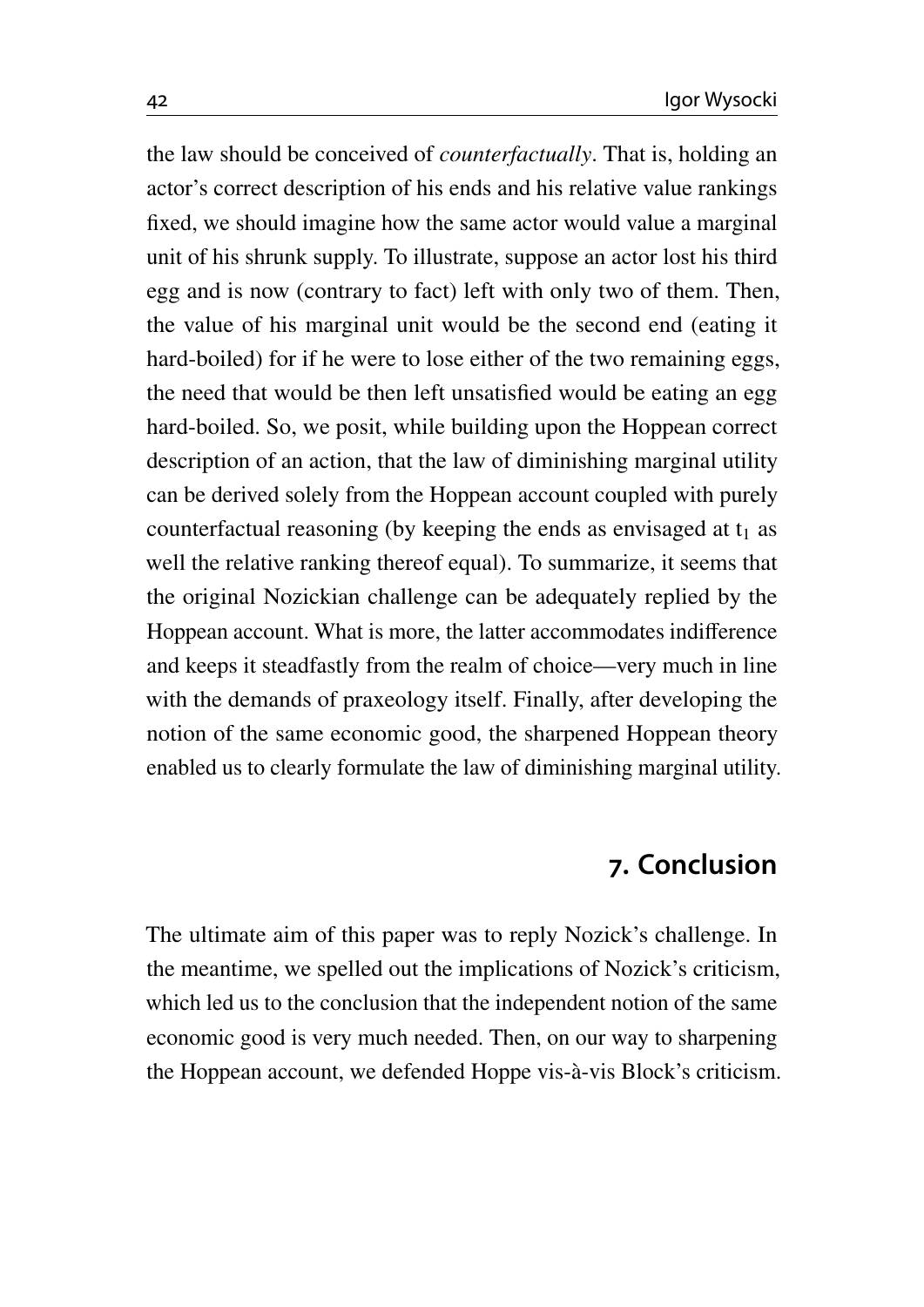We concluded that Block's position inherently fails to capture the notion of the same commodity, while Hoppe's fares very well in this respect.

Eventually, we developed a formal notation to elucidate the notion of economic sameness, having built up on the Hoppean correct description of an action. Sticking to the Hoppean insight that there is no choice within the class of economically identical goods, we identified the number of possible scenarios (of sequentially employing the means to less and less important ends) among which an actor must be indifferent once he conceives of the units he is about to economize as equally serviceable. We concluded by claiming that the law of diminishing marginal utility can be derived solely from the Hoppean account, aided by counterfactual reasoning.

Acknowledgments The author wishes to thank two anonymous helpful referees whose insightful comments helped improve the quality of the present paper. Most certainly, if there are still some errors remaining, they are my own responsibility.

# **Bibliography**

- <span id="page-34-1"></span>Block, W.E., 1980. On Robert Nozick's 'On Austrian methodology'. *Inquiry* [Online], 23(4), pp.397–444. Available at: https://doi.org/[10.1080](https://doi.org/10.1080/00201748008601918)/ [00201748008601918](https://doi.org/10.1080/00201748008601918) [visited on 20 December 2021].
- <span id="page-34-0"></span>Block, W.E., 1999. Austrian theorizing: Recalling the foundations. *The Quarterly Journal of Austrian Economics* [Online], 2(4), pp.21–40. Available at: https://doi.org/10.1007/[s12113-999-1029-4](https://doi.org/10.1007/s12113-999-1029-4) [visited on 20 December 2021].
- <span id="page-34-2"></span>Block, W.E., 2009a. Rejoinder to Hoppe on Indifference. *The Quarterly Journal of Austrian Economics*, 12(1), pp.52–59.